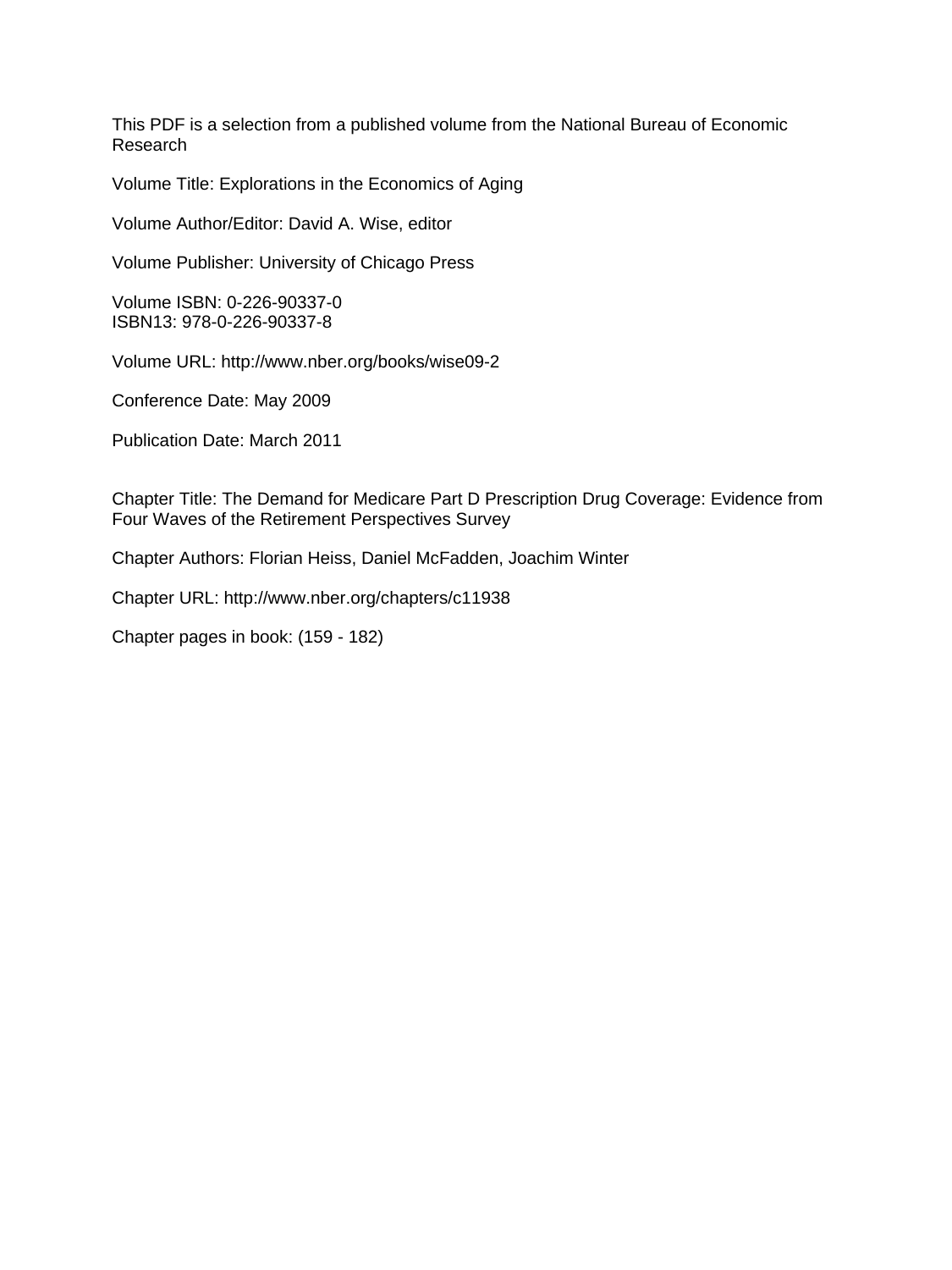# **The Demand for Medicare Part D Prescription Drug Coverage** Evidence from Four Waves of the Retirement Perspectives Survey

Florian Heiss, Daniel McFadden, and Joachim Winter

#### **5.1 Introduction**

Most developed countries have mixed "universal coverage" health care systems with mandated health insurance financed from some combination of consumer, employer, and government sources. The United States is the only developed country without universal coverage; about 18 percent of the nonelderly population are currently without health insurance (Gruber 2008). The elderly are universally covered under the Medicare program, but historically Medicare did not cover prescription drugs. Before 2006, roughly 25 percent of the elderly population (age sixty-five and above) had little or no insurance coverage for their prescription drugs, and 10 percent had annual pharmacy bills exceeding \$5,600 (Winter et al. 2006). According to data from the U.S. Bureau of the Census (Current Population Survey, 2006, Annual Social and Economic Supplement), median per capita income in this population was \$15,700 in 2005, and 29 percent of this population had incomes below \$10,000. Uninsured prescription drug costs were thus a heavy

Florian Heiss is chair of the Department of Statistics and Econometrics at Johannes Gutenberg University, Mainz. Daniel McFadden is the E. Morris Cox Professor of Economics and director of the Econometrics Laboratory at the University of California, Berkeley, 2000 Nobel Laureate in Economics, and a research associate of the National Bureau of Economic Research. Joachim Winter is chair of Empirical Research in Economics at Ludwig- Maximilians University, Munich.

Paper prepared for the NBER Conference on the Economics of Aging, May 7-10, 2009, Carefree, Arizona. This research was supported by the Behavioral and Social Research program of the National Institute on Aging (grants P01-AG05842- 18, P01-AG05842- 23, and R56 AG026622- 01A1), with additional support from the E. Morris Cox Fund at the University of California, Berkeley. We thank Amy Finkelstein for her insightful discussion. The authors are solely responsible for the results and conclusions offered in this chapter.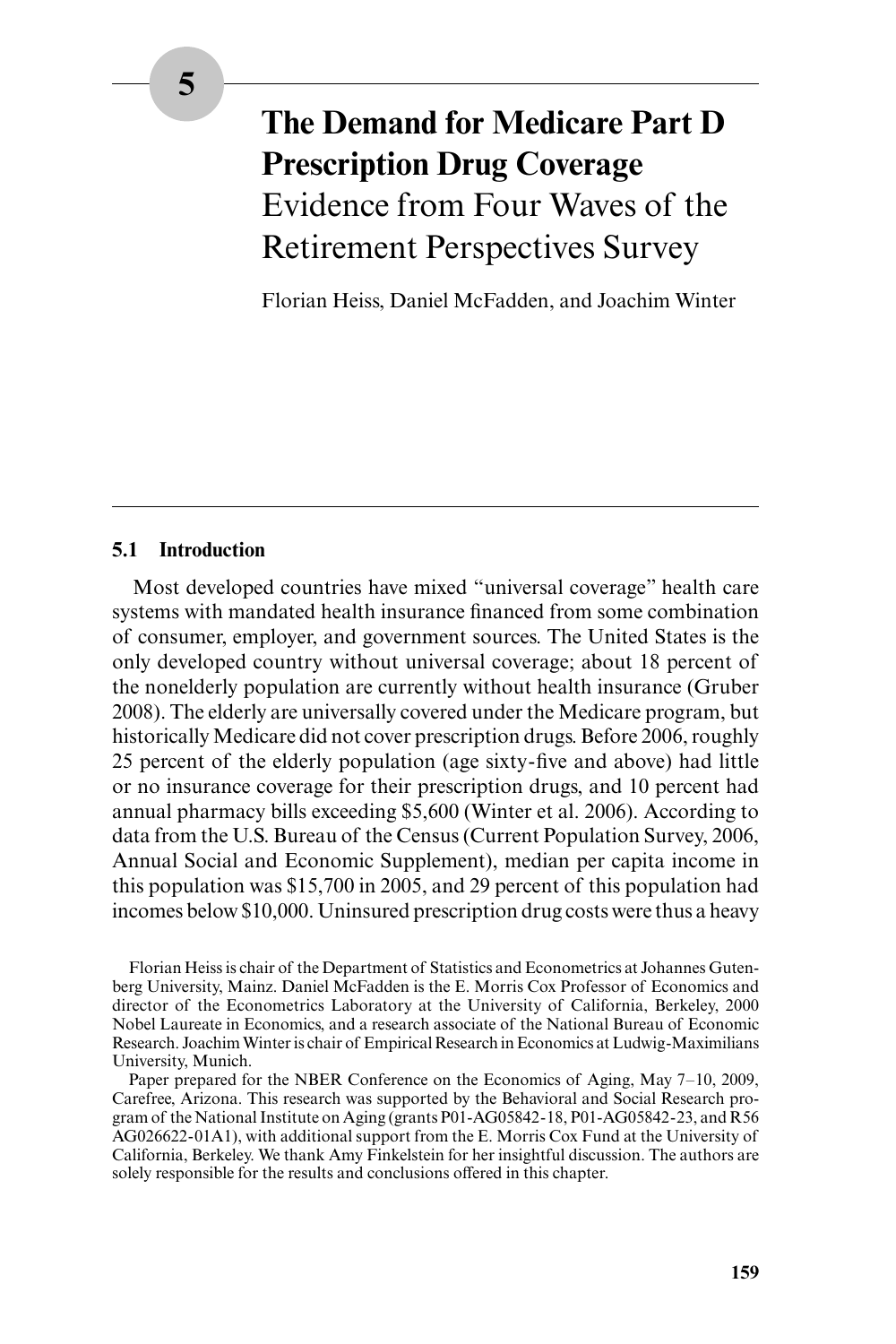burden on unhealthy elderly. This was a major public concern prior to the introduction of Medicare Part D in 2006.

Medicare Part D provides the Medicare- eligible population with universal access to standardized, heavily subsidized prescription drug coverage through government- approved plans sponsored by private insurance companies and health maintenance organizations (HMOs). In addition to providing access to affordable drug coverage to all Medicare beneficiaries (in particular to the chronically ill), a second policy goal was to create a "competitive, transparent marketplace offering a wide array of benefits" (Bach and McClellan 2005, 2733). Overall, the introduction of Medicare Part D has been viewed as a success story (Heiss, McFadden, and Winter 2006, 2010; Goldman and Joyce 2008; Duggan, Healy, and Morton 2008). High enrollment rates have been achieved—in the first year of Medicare Part D, more than 90 percent of the eligible population had prescription drug coverage, either from a Medicare Part D plan or from some other source with comparable coverage (Heiss, McFadden, and Winter 2006). Consumers face a broad menu of plans to choose from, and premiums are at levels lower than anticipated by policymakers and sponsors.

The institutional design of Medicare Part D exemplifies the current trend toward "consumer- directed health care" as it relies on consumer behavior and competition among insurers to attain satisfactory market outcomes with limited government regulation. Policymakers around the world, and particularly in the United States, are increasingly stressing the role of consumer choice and provider competition in the provision of public services.<sup>1</sup> In the case of Medicare Part D, and arguably also in other similar programs, giving consumers more choice also means confronting them with difficult decisions (McFadden, Winter, and Heiss 2008; Kling et al. 2008; Abaluck and Gruber 2009).

The argument for creating markets in which consumers choose among private providers of services depends on consumers' ability to make informed choices. Making optimal, or even just reasonable, decisions in the Part D market is difficult for seniors. They face uncertainty with respect to their future health status and drug costs, a rather complicated benefit schedule with a coverage gap and other peculiar institutional features of the Part D program (to be discussed in detail later), and a large number of available plans with features that vary along several dimensions. The complexity of Medicare Part D was a great source of concern before its introduction (see Heiss, McFadden, and Winter 2006). How seniors decide whether to enroll in Medicare Part D, and what plans they select, is therefore not only of

<sup>1.</sup> The debate about the effect of high- deductible plans has drawn heavily on a landmark study conducted by the RAND Corporation in the 1970s and 1980s, the Health Insurance Experiment; see Newhouse (2004). Buntin et al. (2006) and Goodman (2006) provide additional discussion of consumer- directed health care.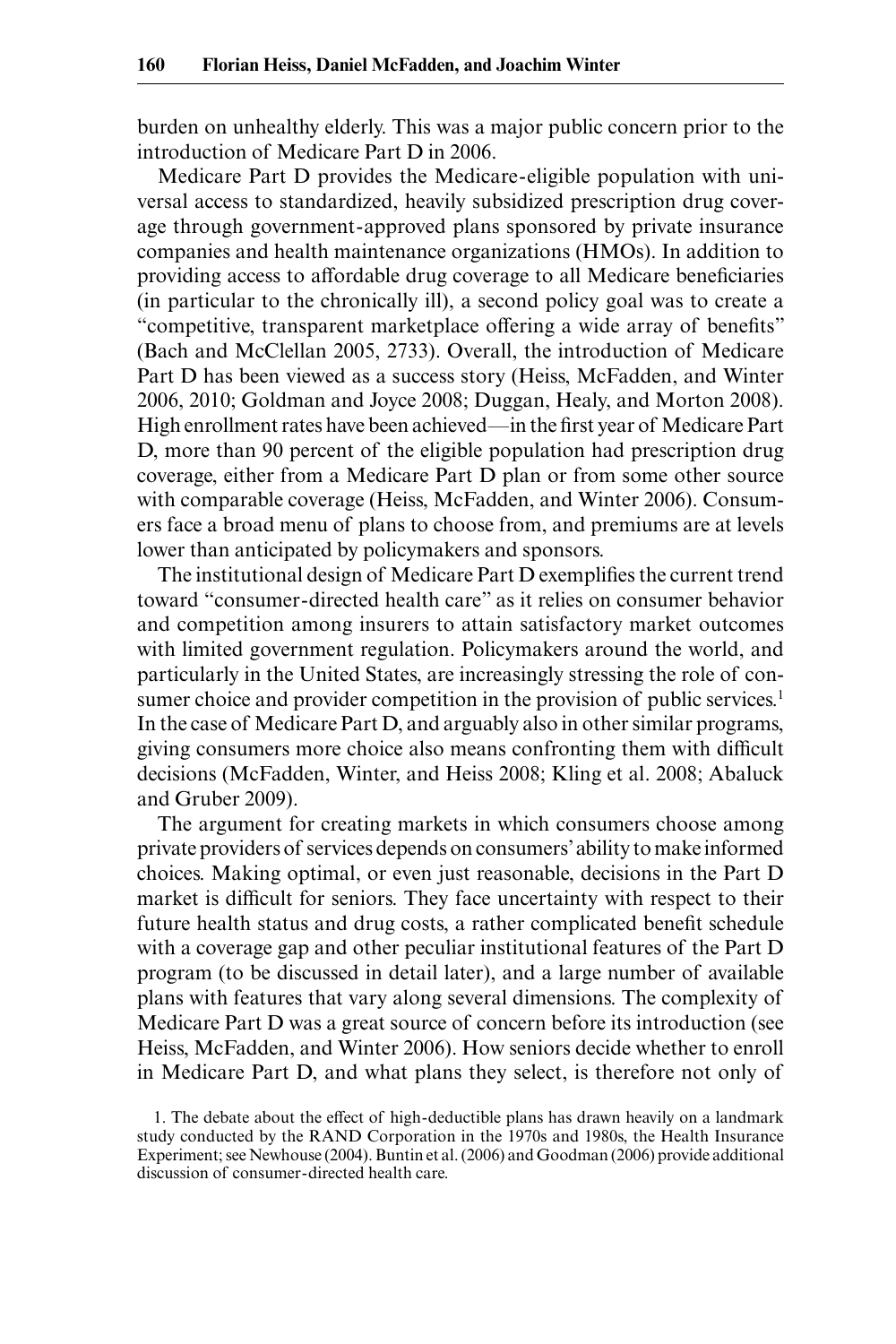crucial importance for the success of this particular program, but also for public policies that stress consumer choice more generally.

In this chapter, we study individual decisions made in the initial enrollment period for the Medicare Part D program. In the week before enrollment began in November 2005, we conducted a survey of Americans aged sixty five and above, termed the Retirement Perspectives Survey (RPS), to study information, perceptions, and preferences regarding prescription drug use, cost, and insurance. After the initial enrollment period closed on May 15, 2006, we reinterviewed the same respondents to elicit their actual Medicare Part D decisions for 2006. Third and fourth waves of our survey were conducted in March/April 2007 and in March/April 2009. Data from RPS- 2009 are analyzed in this chapter for the first time.<sup>2</sup> In most of our analysis, we concentrate on "active deciders," the eligible individuals in our sample who did not have prescription drug coverage in November 2005 that was automatically converted to Part D coverage or equivalent in 2006 (e.g., automatic coverage through their current or former employer's health program, the Veterans Administration, or Medicaid). Our aim is to understand whether choices were related to the salient features of the program and the economic incentives they generated. We look at whether active deciders enrolled in Part D or not, at subsequent switching, and at the choice of plans. We stress the role of 2005 prescription drug use, health risks, and subjective factors in the demand for prescription drug insurance. We generally find that seniors' choices respond to the incentives provided by their own health and by the market environment.

The remainder of this chapter is structured as follows. In section 5.2, we review the Medicare Part D program and some of the research on individual decisions that has emerged since its introduction. We describe the Retirement Perspectives Survey project in section 5.3. Our empirical results are reported in section 5.4. In section 5.5, we summarize our findings and discuss avenues for future research.

## **5.2 A Brief Review of the Medicare Part D Program and Related Research**

The Centers for Medicare and Medicaid Services (CMS) within the U.S. Department of Health and Human Services administer health insurance coverage for older Americans via the Medicare program. The Medicare Modernization Act of 2003 (MMA) was enacted to extend coverage for prescription drugs to the Medicare population. Beginning in 2006, the new Medicare Part D benefit reduced the financial burden of prescription drug

<sup>2.</sup> In what follows, the three waves of the Retirement Perspectives Survey are referred to as RPS- 2005, RPS- 2006, RPS- 2007, and RPS- 2009, respectively.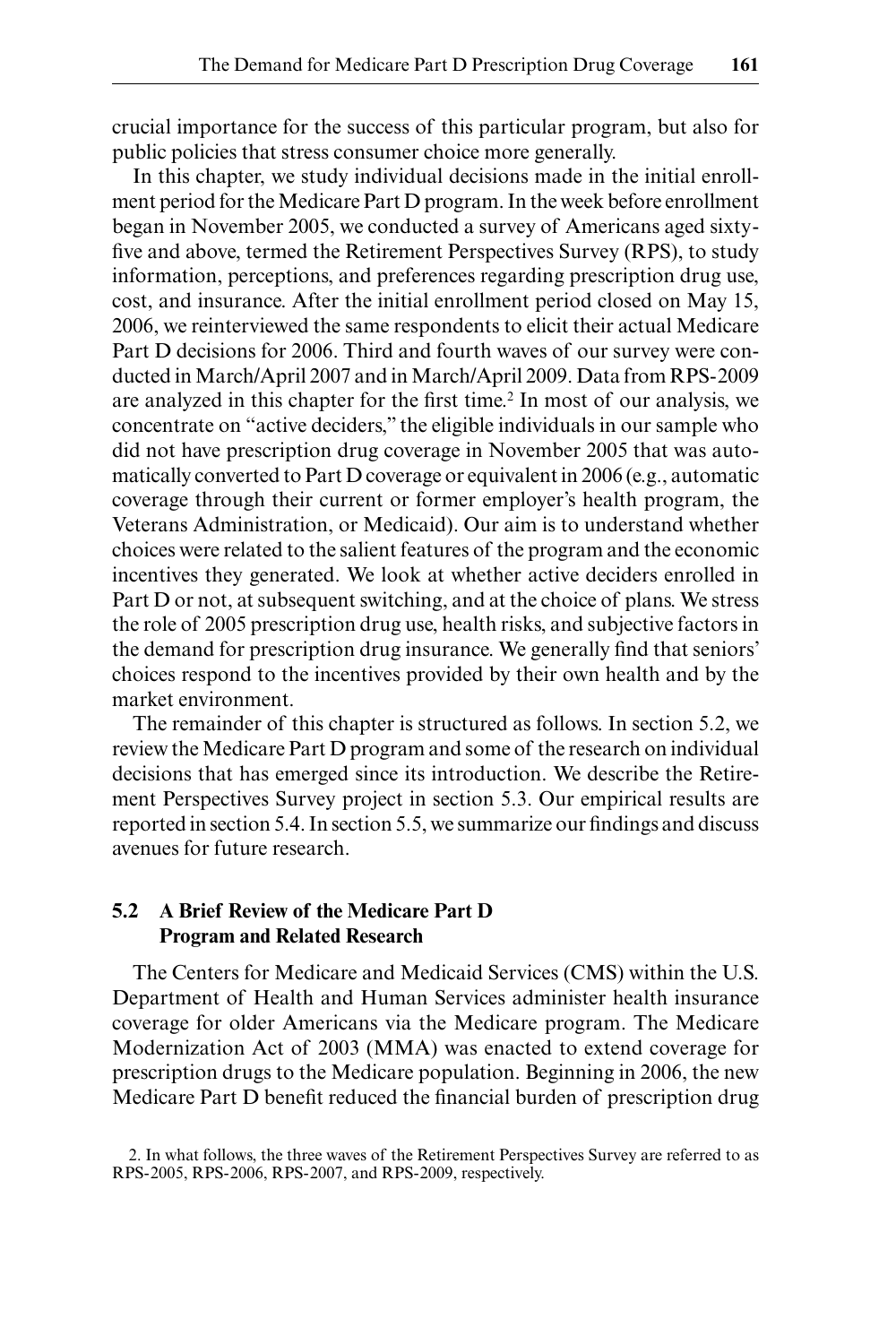spending for beneficiaries, especially those with low incomes or extraordinarily high ("catastrophic") out- of- pocket drug expenses. The CMS administers this program, subsidizing outpatient prescription drug coverage offered by private sponsors of drug plans that give beneficiaries access to a standard prescription drug benefit. In the following, we describe those features of Medicare Part D that are relevant for our subsequent analysis of consumer behavior in this market. More details on the Medicare Part D prescription drug benefit can be found on the CMS website and in Bach and McClellan (2005).

Critical parameters in determining Standard plan benefits are the plan formulary, the beneficiary's annual pharmacy bill for drugs in the plan formulary, the beneficiary's true out-of-pocket (TrOOP) payments for these covered drugs and threshold for catastrophic coverage, and the average monthly premium. In the benefits formula, expenditures for drugs not in the plan formulary are not counted in the pharmacy bill or in TrOOP payments. Part D premiums are also excluded from TrOOP payments. The Standard Medicare Part D plan had the following benefit schedule in 2006:

- The beneficiary has an annual deductible of \$250.
- The beneficiary pays 25 percent of drug costs above \$250 and up to \$2,250. The TrOOP payment is then \$750 for a beneficiary whose pharmacy bill has reached \$2,250.
- The beneficiary pays 100 percent of drug costs above \$2,250 and up to a TrOOP payment of \$3,600; this is referred to as the *coverage gap* or *doughnut hole.* The TrOOP threshold of \$3,600 is attained at a drug bill of \$5,100.
- The beneficiary pays 5 percent of drug costs above a drug cost threshold of \$5,100 at which the TrOOP threshold level is achieved; this is referred to as *catastrophic* coverage.

Standard plan coverage in 2007, 2008, and 2009 has the same structure, with parameters being adjusted annually to reflect market base premiums and inflation in drug prices. The combined effect of three annual adjustments can be seen in figure 5.1, which depicts the benefit schedules for 2006 and 2009.

Heiss, McFadden, and Winter (2010) provide a calculation of the actuarial value of Standard Plan benefits, based on a projection by CMS in 2005, the year prior to the introduction of Part D, of the distribution of 2006 drug costs for the full Medicare- eligible population. This calculation shows that the 2006 expected drug cost in this population was \$245.03 per month. If enrollment in the Part D Standard Plan had been universal, the expected benefit would have been \$128.02 per month, or \$91.13 net of the monthly average premium of \$37 anticipated in 2005, and the expected TrOOP cost would have been \$117.01 per month. The actual monthly average premium of \$32.20 in 2006 was lower than anticipated; this may have been the result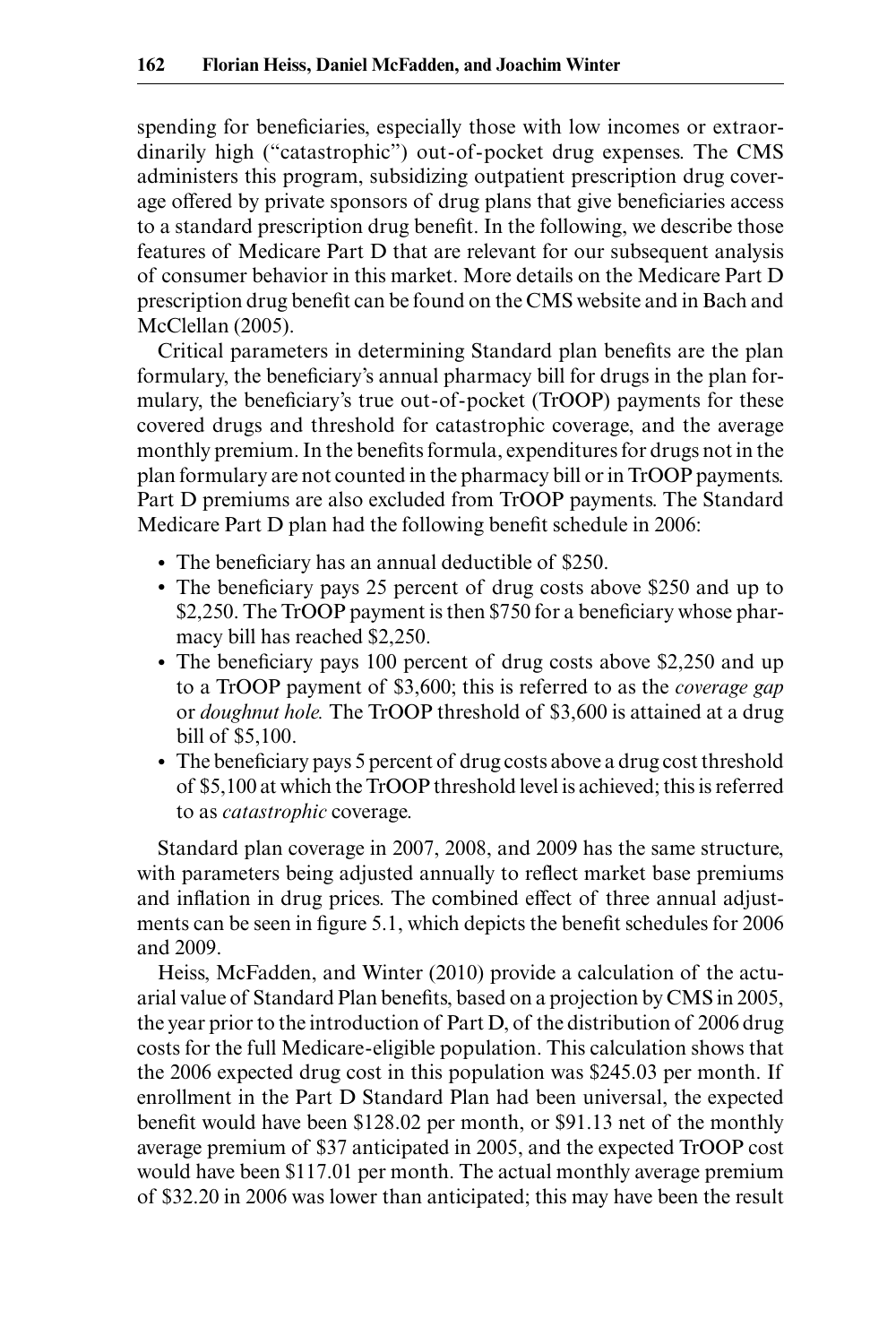

Fig. 5.1 Benefit schedule of the Medicare Part D Standard Plan *Source:* CMS data.

of lower drug costs arising from pharmacy benefit management and drug price negotiations by sponsors. Monthly premiums vary with plan sponsor and area, but a national average premium determined by CMS (and used in determining its subsidy) is a publicly available indicator of plan cost to beneficiaries.

The Medicare Part D plans sponsored by private insurance firms may differ from the Standard Plan in their premiums and other plan features, provided that their benefits for any drug cost are on average at least as high as those of the Standard Plan. Enhancements may include coverage for the deductible and for the gap in the Standard Plan. The CMS classifies the stand- alone prescription plans that are available under Medicare Part D in four categories (see Bach and McClellan 2006, 2313). The "standard benefit" is a plan with the statutorily defined coverage, deductible, gap, and cost sharing. An "actuarially equivalent" plan is one that has the same deductible and gap as the Standard Plan, but has different cost sharing (such as copayment tiers for preferred drugs and generic drugs rather than a percentage copayment). Actuarial equivalence to the Standard Plan may be achieved through restrictions in plan formularies, but all approved plans must have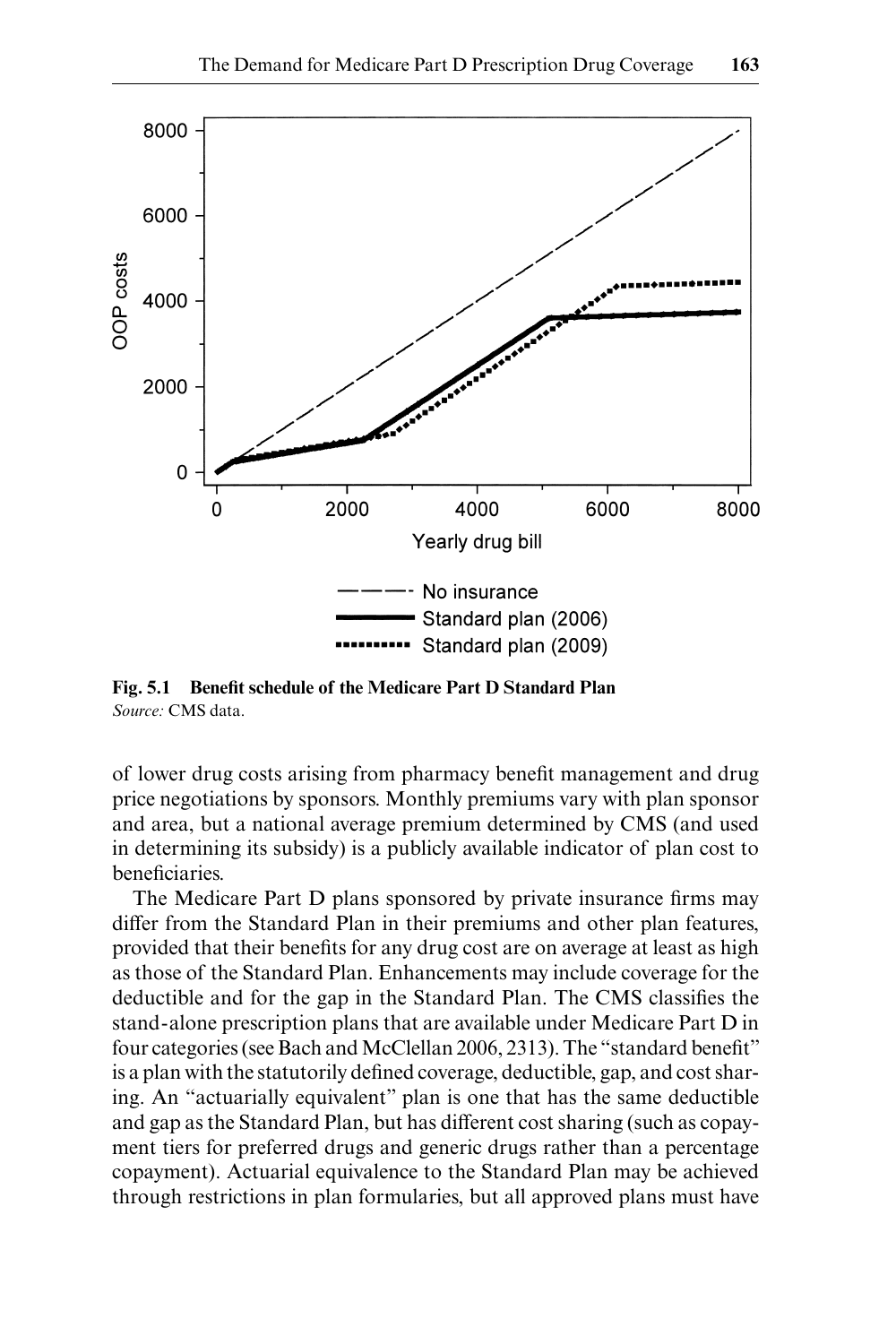formularies that include at least two drugs in each therapeutic category. A "basic alternative" plan is actuarially equivalent to the statutorily defined benefit, but both the deductible and cost sharing can be altered. (Most of these plans have no deductible.) Finally, an "enhanced alternative" plan exceeds the defined standard coverage—for example, by offering coverage in the gap for generic drugs only, or both generic and branded drugs.

One important feature of Medicare Part D is the penalty for late enrollment. Individuals who enroll after May 15, 2006 and do not have creditable coverage from another source face a late enrollment penalty fee of 1 percent a month for every month that they wait to join. The penalty is computed based on the average monthly premium of Part D standard plans in a given year. This rule was put in place to reduce adverse selection. As the analysis of an intertemporal discrete choice model by Heiss, McFadden, and Winter (2010, 2009) shows, the late- enrollment penalty provides a strong monetary incentive for eligible consumers to enroll in 2006 (or more generally, when they first become eligible for Medicare) rather than wait to join only later, should health problems develop and drug costs rise.

The evolution of plan supply in this market is of interest in its own right. Official CMS data allow us to classify all Part D plans that have been offered from 2006 through 2009 into four types (defined differently from the official classification discussed earlier): Standard Plans, plans without deductible (but with a coverage gap), and enhanced plans with gap coverage, either only for generics or for both brand- name drugs and generics. Figure 5.2 shows that while average premiums of plans without gap coverage have remained relatively stable, premiums for plans with gap coverage have increased substantially. The market for the most generous plans with coverage for at least some brand-name drugs in the gap has all but collapsed within the first three years. By 2007, almost half of such plans that had been offered in 2006 had disappeared and the remaining half had dramatically higher average premiums. In 2008, no such plan was offered, and in 2009 there is only one. A plausible interpretation is that sponsors have underestimated the costs of providing a generous plan; for example, due to adverse selection. This issue is investigated further in ongoing parallel research (Heiss, McFadden, and Winter 2009).

The new Medicare Part D prescription drug benefit has received considerable attention in the literature. We do not attempt to provide a comprehensive review of the literature but refer the reader to the paper by Duggan, Healy, and Morton (2008) for a discussion of the Part D drug benefit and the research programs it has generated. In the remainder of this section, we review selected recent papers directly related to the present chapter.

Levy and Weir (2008, 2010) use data from the 2004 and 2006 waves of the Health and Retirement Study (HRS) to estimate the extent of adverse selection into Part D and the impact of Part D on medication use and out of- pocket spending. They conclude that there was substantial selection into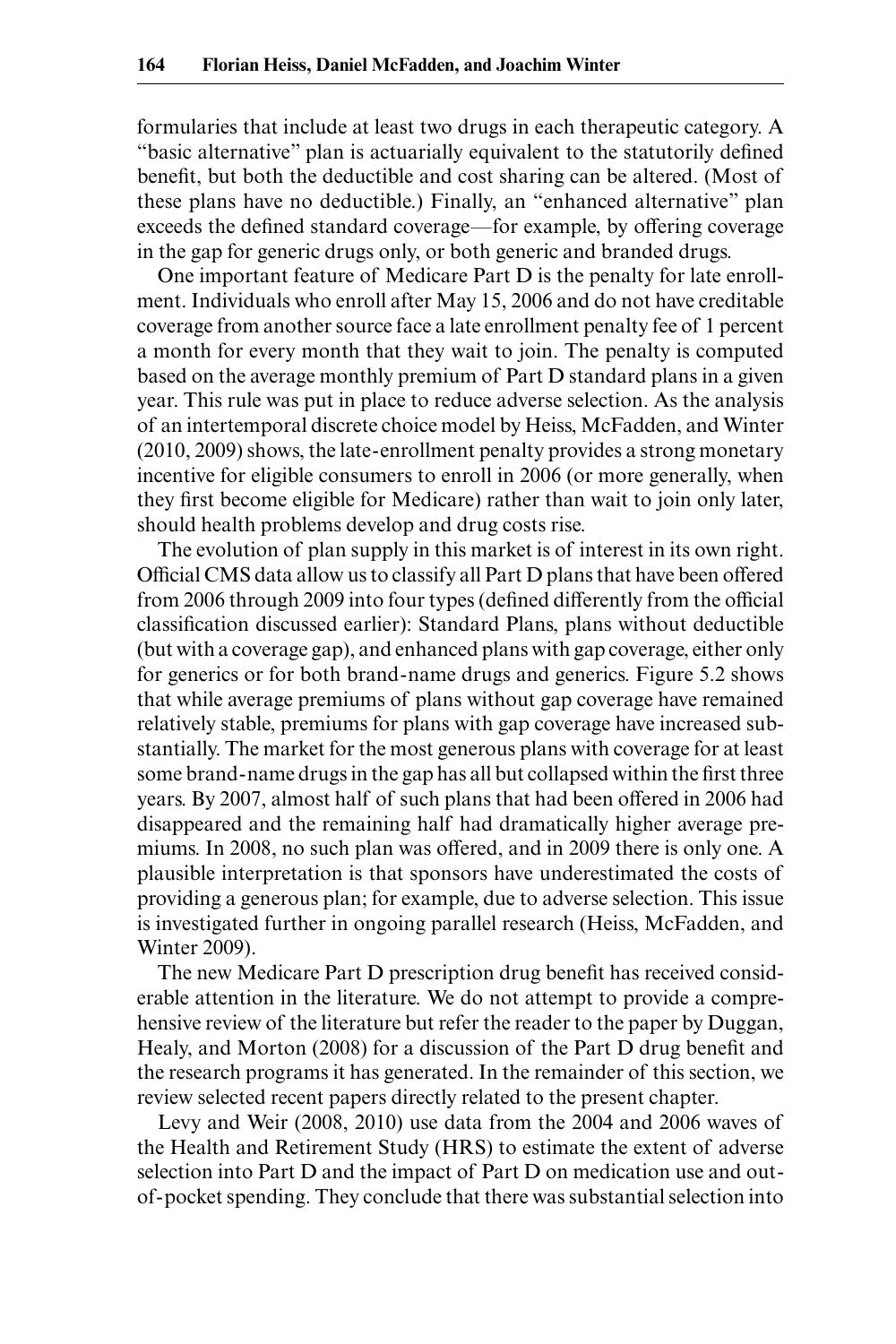

**Fig. 5.2 Average premiums of Medicare Part D plans, by type** *Source:* CMS data (2005–2009 Excel files containing the characteristics of Medicare Part D stand- alone prescription drug plans).

Part D. Among Medicare beneficiaries with no drug coverage in 2004, those with high use and/or spending in 2004 were most likely to be enrolled in Part D in 2006. Many of those who remained without coverage in 2006 reported that they did not use prescription drugs, and the majority had relatively low out- of-pocket spending. In line with the findings by Heiss, McFadden, and Winter (2010), Levy and Weir (2010) conclude that Medicare beneficiaries seem to have been able to make economically rational decisions about Part D enrollment (not necessarily plan choice) despite the complexity of the program. Further, Levy and Weir report that the use of prescription drugs did not change dramatically in response to Medicare Part D. Neither does Part D appear to have reduced the extent of cost- related noncompliance among those who previously had no drug coverage. Levy and Weir conclude that the Part D program has experienced adverse selection but not moral hazard.

Lichtenberg and Sun (2007) also investigate the effect of Medicare Part D on prescription drug use and out-of-pocket costs of eligible seniors. Using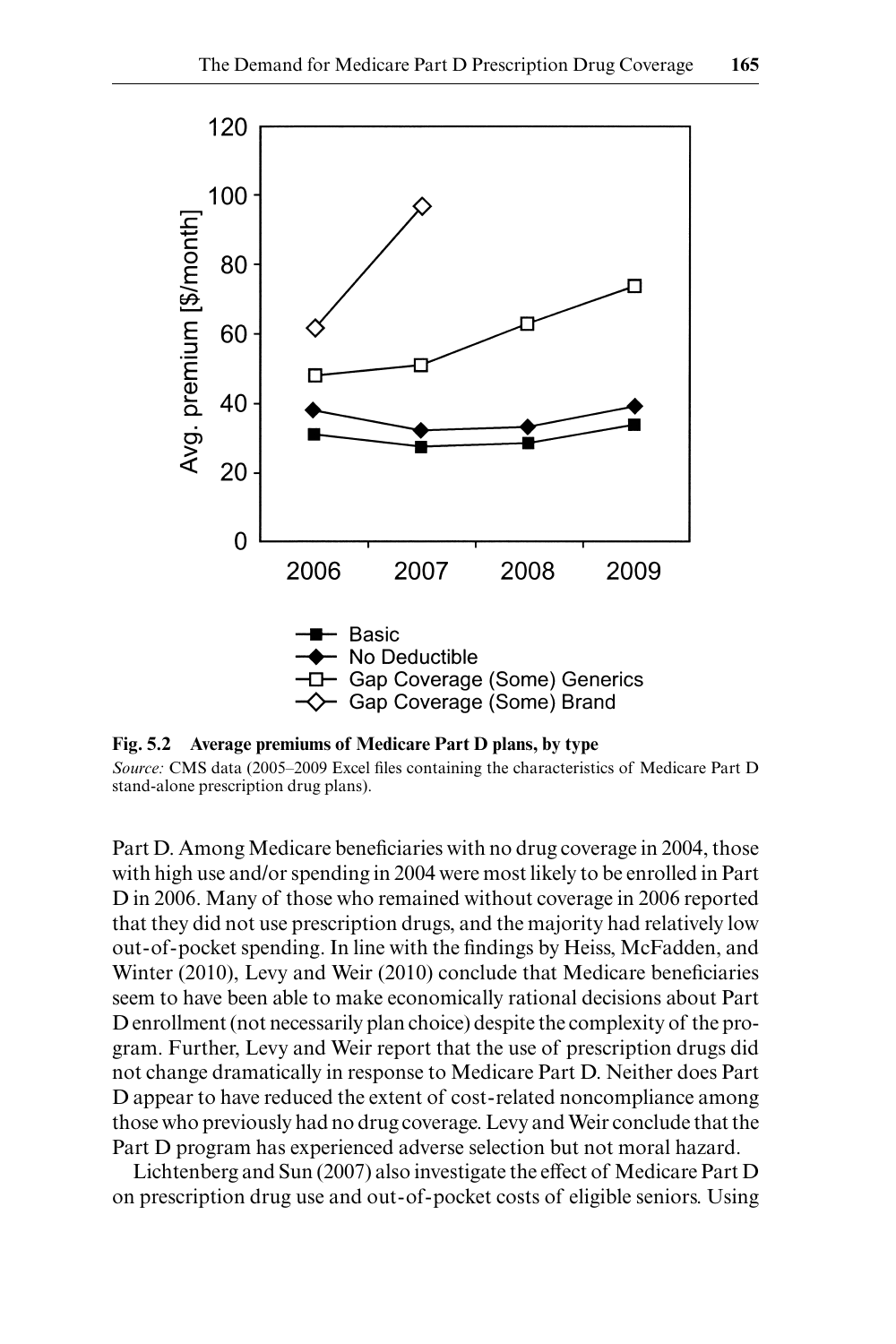data on prescription filled by a large retail pharmacy chain during the period September 2004 to December 2006, they estimate that Medicare Part D reduced user cost among the elderly by 18.4 percent, increased their use of prescription drugs by about 12.8 percent, and increased total U.S. usage by 4.5 percent in 2006. Lichtenberg and Sun estimate that every seven prescriptions paid for by the government crowded out five other prescriptions and resulted in only two additional prescriptions used. Yin et al. (2008) also conclude that the Medicare Part D prescription benefit resulted in modest increases in average drug utilization and decreases in average out- of- pocket expenditures among Part D beneficiaries. Using data from a random sample of pharmacy customers who were beneficiaries of the program after the enrollment deadline, they estimate that the drug benefit saved beneficiaries about nine dollars a month and gave them an extra fourteen days of pills, on average.

Two recent studies investigate the enrollment and plan choices of Medicare Part D- eligible individuals in more detail. Abaluck and Gruber (2009) evaluate the choices of elders across the wide array of Part D options using a data set of prescription drug claims matched to information on the characteristics of choice sets. They document that the vast majority of elders are choosing plans that are not on the "efficient portfolio" of plan choice in the sense that an alternative plan would have offered better risk protection at a lower cost. Their analysis suggests that individuals place much more weight on current plan premiums than on expected out- of- pocket costs. Further, individuals appear to place almost no value on variance reduction.

Kling et al. (2008) investigate suboptimal plan choice from another viewpoint; their analysis is motivated by recent models of individual misperception of prices. They present results from a randomized experiment conducted in the open- enrollment period at the end of 2006, which gave individuals an opportunity to switch plans. One group of seniors enrolled in Medicare drug plans was presented personalized information on the potential cost savings from changing to the lowest cost plan while another group received information about how to access the Medicare website, where this same information was available. The intervention group plan- switching rate was 28 percent, while the comparison group rate was 17 percent. Average predicted costs for 2007 were lower for the intervention group as a whole and lower for those potentially affected by the intervention.

Also related to the issue of whether consumers can make well- informed choices among a large number of plans available to them, Lucarelli, Prince, and Simon (2008) study the welfare impacts of limiting the number of Part D plans based on a joint estimation of plan supply and demand. They assess the effects on equilibrium premiums and welfare of reducing product differentiation and of reducing the maximum number of plans each firm can offer. Lucarelli and colleagues find that implied search costs would have to be at least two- thirds of the average monthly premium in order to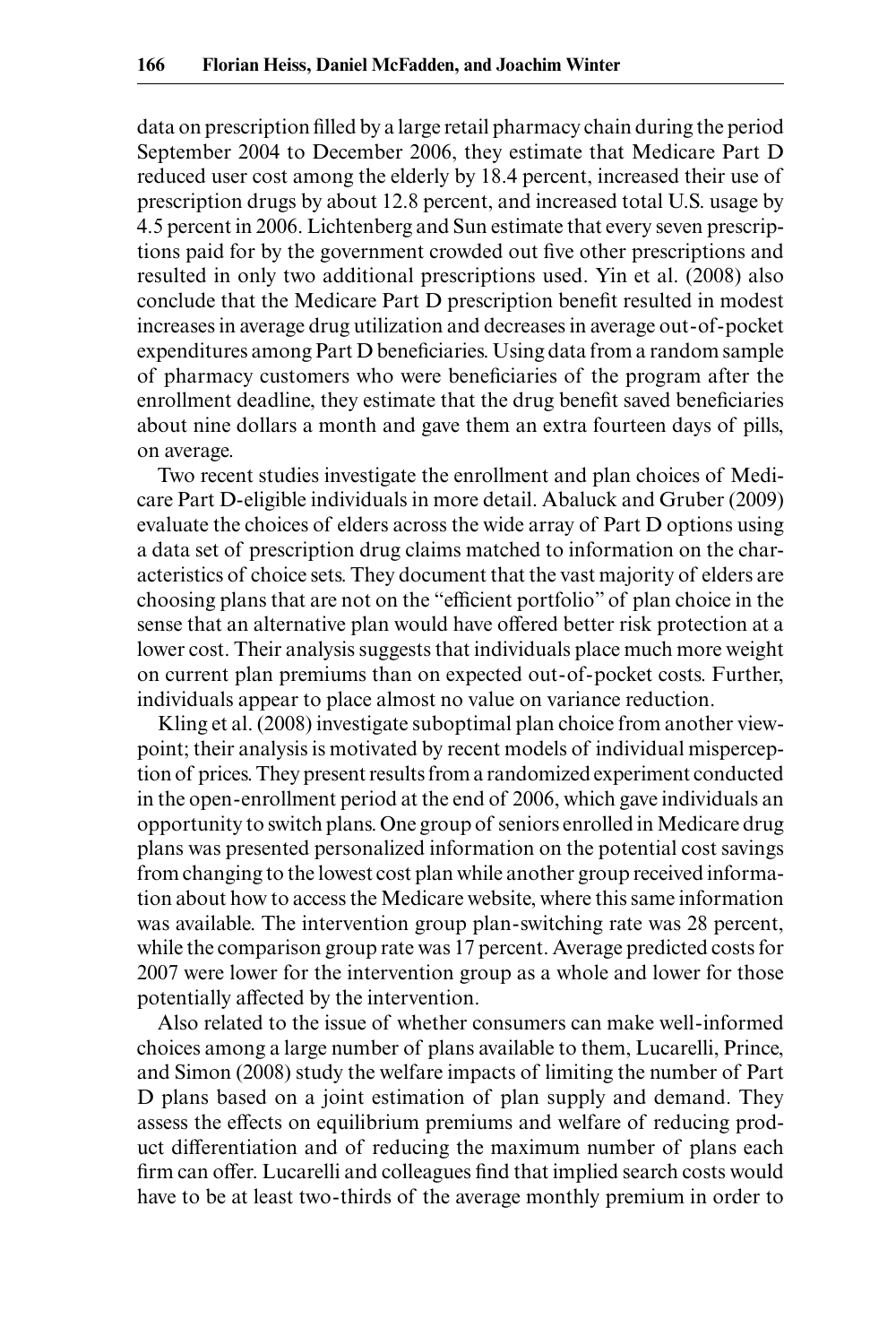justify a regulation that allows only two plans per firm. This number would be substantially lower if the limitation in the number of plans were to be coupled with a decrease in product differentiation (e.g., by removing plans that provide coverage in the gap).

### **5.3 The Retirement Perspectives Survey, 2005 to 2009**

The Retirement Perspectives Survey is a research project conducted by the authors to study the feasibility of using Internet survey designs in elderly populations, and using treatments embedded in surveys to detect and mitigate survey response errors. Beginning in 2005, the continuing methodological research objectives have been combined with a substantive focus on consumer choices and experience in the Medicare Part D prescription drug program. Results from the first three waves of the Retirement Perspectives Study have been reported in a series of papers (Winter et al. 2006; Heiss, McFadden, and Winter 2006, 2009, 2010, McFadden, Winter, and Heiss 2008).

The four waves of the Retirement Perspectives Survey in 2005, 2006, 2007, and 2009 used a panel of individuals maintained by Knowledge Networks  $(KN)$ , a commercial survey firm. The members of the  $KN$  Panel are enrolled using random- digit- dialing sampling to obtain a pool that is representative of the U.S. noninstitutionalized population in terms of demographics and socioeconomic status. Participants are provided with web TV hardware to respond to periodic survey elicitations with content from both commercial and academic clients. The KN Panel members are compensated for participation. The RPS respondents are somewhat younger, more educated, healthier, and computer-literate than the underlying population. For example, about half the panel members use the Internet, compared with about a third in the corresponding population. Sample weighting is used to adjust for attrition in the recruitment and retention process, and for nonresponse to specific surveys. For a detailed discussion of representativeness of the RPS sample and weighting procedures, we refer to Heiss, McFadden, and Winter (2010).

The first wave of our study, RPS-2005, was conducted in November 2005, just before the initial enrollment period for the new Medicare Part D prescription drug benefit began. This survey focused on prescription drug use and intentions to enroll in the new Medicare Part D program. Additional questions concerned long- term care, and a sequence of questions was designed to obtain simple measures of respondents' risk attitudes. In May 2006, after the initial enrollment period had ended, we administered the second wave (RPS-2006). For this survey, we recontacted the Medicare eligible respondents of RPS- 2005 and elicited their prescription drug insurance status as well as their Part D decisions, including plan choice. The RPS-2007 and RPS-2009 were conducted in March/April 2007 and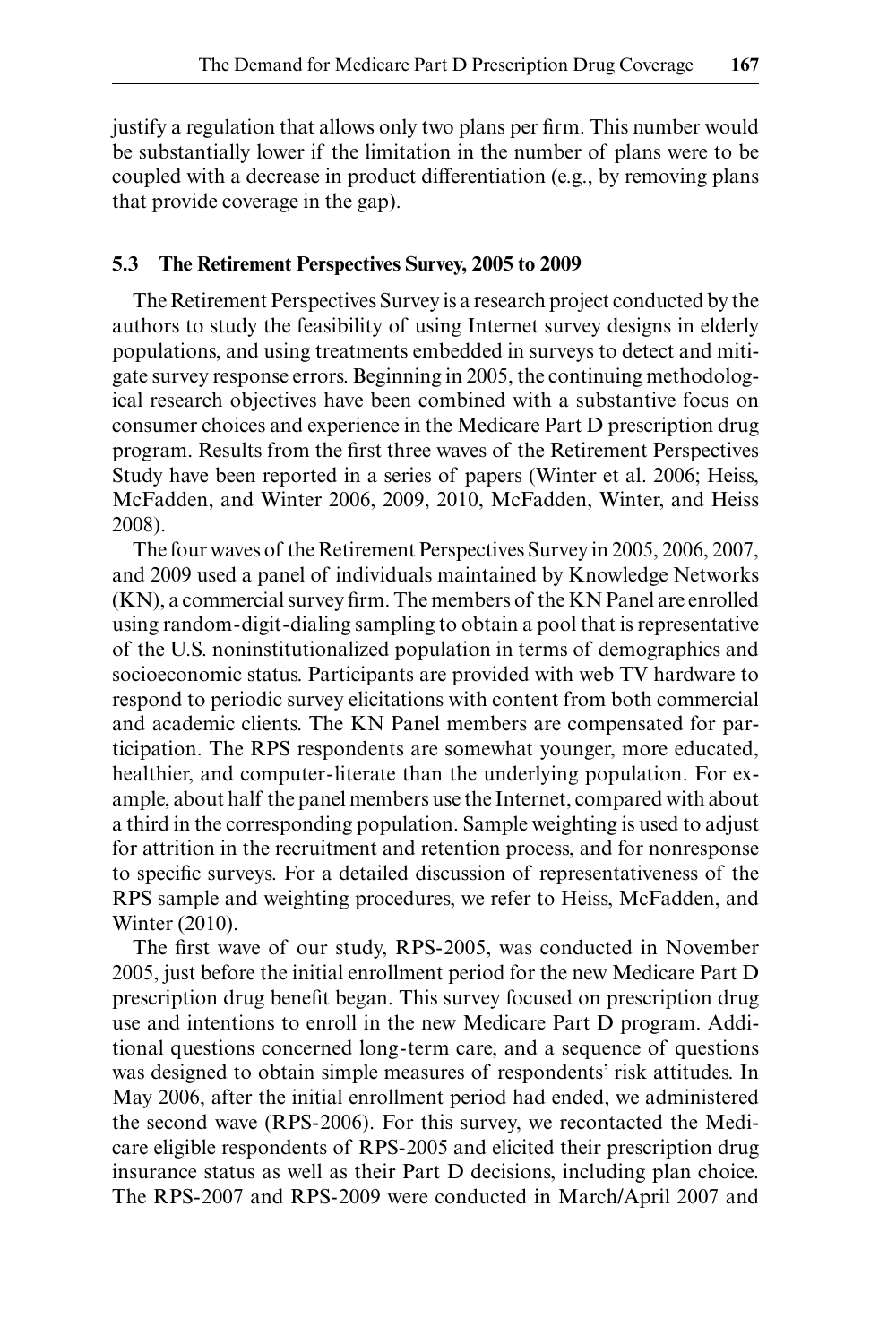February/March 2009, respectively; their samples consisted of reinterviewed respondents of earlier RPS waves plus refreshment cases. The four RPS interviews required between twenty-five and forty minutes for completion, with variations due to variations in the length of the questionnaire. Most socioeconomic and demographic variables were provided by Knowledge Networks as background on panel members, and were not requested again in the RPS questionnaires.

In table 5.1, we report sample sizes and participation rates for the various RPS waves and segments. Participation rates from the KN panel were generally rather high. For the first wave  $(RPS-2005)$ , we contacted almost  $6,000$ KN Panel members aged fifty and older, and 80.6 percent of those invited to participate completed the questionnaire. For RPS- 2006, we contacted only KN members who had completed RPS- 2005 and were aged sixty- three years or older at the time of the interview (or in a few cases were younger but already on Medicare). The participation rate was again rather high at 82.3 percent. For RPS-2007 two groups were contacted: reinterviews of earlier RPS respondents (i.e., those who had completed either RPS-2005 only or both RPS-2005 and RPS-2006), and a refreshment sample of KN Panel members who had not participated in any prior RPS wave. The participation rate among these groups was the highest for those who had completed both RPS- 2005 and RPS- 2006 (89.6 percent), and slightly below the other rates for those who had completed RPS- 2005 but missed RPS- 2006 (76.6 percent). The participation rate for the refreshment sample was 81.5 percent and thus well in line with that in the comparable RPS- 2005 sample.

For RPS- 2009 we again contacted all previous RPS respondents and a refreshment sample. Since individuals remain on the KN Panel only for a limited time, the number of earlier RPS respondents that were successfully recontacted was relatively small. As consequence, only a fraction of respondents who were interviewed for RPS- 2005 also completed all three subsequent interviews. Of the 2,119 RPS-2005 respondents aged sixty-four and older at the time of that interview, 710 (or 33.5 percent) completed all three subsequent interviews; 702 (or 33.1 percent) participated in 2006 and 2007, but not in 2009; 232 (11.0 percent) did not participate in any subsequent interview; and the remaining respondents have holes in their participation pattern over time. Response rates in 2009 were substantially lower than in earlier years, even in the refresher sample, which may indicate that public interest in Medicare Part D has declined relative to earlier years.

These numbers highlight the fact that Internet panels such as the KN Panel are not ideally suited for conducting panel studies over longer time periods since they are not built and administered with the aim of retaining respondents for periods of several years. In private correspondence, KN indicated that among those respondents who were still active in the KN Panel, participation rates achieved for the RPS interviews were higher than those typically observed in other studies that use the KN Panel. The KN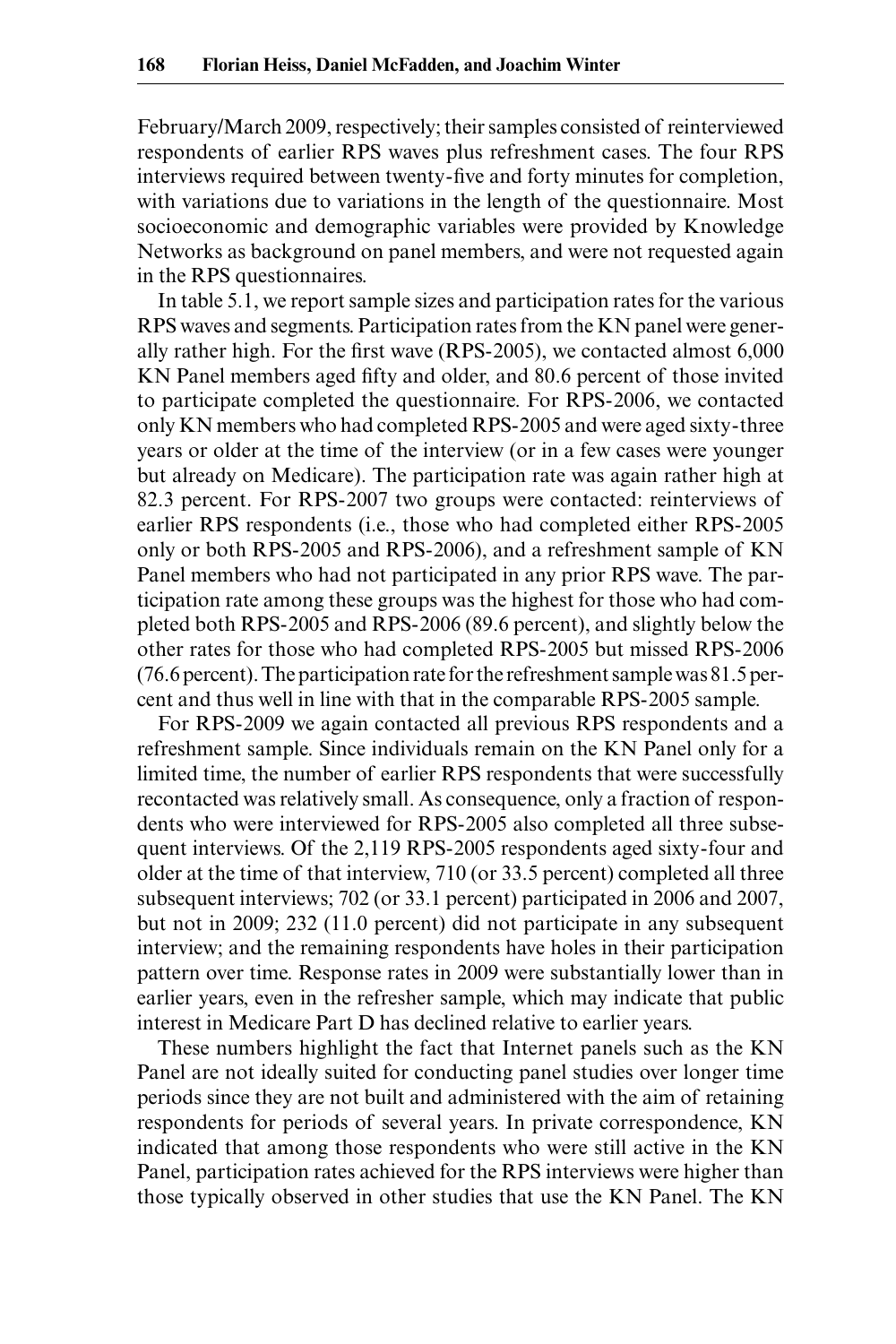| Table 5.1                                                                                                                                                                                                    | Sample selection criteria and response rates for the four RPS waves |                |       |             |                      |                |       |               |                     |               |                         |
|--------------------------------------------------------------------------------------------------------------------------------------------------------------------------------------------------------------|---------------------------------------------------------------------|----------------|-------|-------------|----------------------|----------------|-------|---------------|---------------------|---------------|-------------------------|
|                                                                                                                                                                                                              | RPS-2005                                                            | RPS-2006       |       | RPS-2007    |                      |                |       |               | RPS-2009            |               |                         |
| Age selection rule                                                                                                                                                                                           | $+05$                                                               | $63 + ^{a}$    |       | $64+$       |                      |                |       |               | $\frac{4}{4}$       |               |                         |
|                                                                                                                                                                                                              |                                                                     |                |       | Subsamples  |                      |                |       |               | Subsamples          |               |                         |
| Completed RPS-2005                                                                                                                                                                                           |                                                                     | Yesb           | Yes   | Yes         | $\tilde{\mathsf{z}}$ |                | Yes   | Yes           | ż                   | $\frac{1}{2}$ |                         |
| Completed RPS-2006                                                                                                                                                                                           |                                                                     |                | Yes   | $\tilde{z}$ | $\frac{1}{2}$        |                | Yes   | $\frac{1}{2}$ | $\grave{\varkappa}$ | Ş             |                         |
| Completed RPS-2007                                                                                                                                                                                           |                                                                     |                |       |             |                      |                | Yes   | Yes           | Yes                 | $\frac{1}{2}$ |                         |
| KN members contacted                                                                                                                                                                                         |                                                                     |                | 1,704 | 217         | 1,250                | 3,171          | ,151  | 127           | 789                 | 364           |                         |
| Completed interviews                                                                                                                                                                                         | 5,879<br>4,738                                                      | 2,598<br>2,137 | 1,526 | 165         | 1,020                | 2,711<br>85.5% | 783   | 77            | 534                 | 207           | 2,430<br>1,601<br>65.9% |
| Response rate®                                                                                                                                                                                               | 80.6%                                                               | 82.3%          | 89.6% | 76.0%       | 81.6%                |                | 68.0% | 60.6%         | 67.7%               | 56.9%         |                         |
| In addition, RPS-2005 respondents younger than sixty-three years were contacted for RPS-2006 if they said that they are on Medicare.<br><sup>b</sup> Completion of RPS-2005 was required for this subsample. |                                                                     |                |       |             |                      |                |       |               |                     |               |                         |
| The response rate is defined as the number of completed interviews as a proportion of the number of KN Panel members contacted                                                                               |                                                                     |                |       |             |                      |                |       |               |                     |               |                         |

| ミスコン<br>$\frac{1}{2}$ |
|-----------------------|
|                       |
|                       |
|                       |
|                       |
| C CHAP WORK CHAPT     |
|                       |
|                       |
|                       |
|                       |
|                       |
|                       |
|                       |
|                       |
| ;<br>;                |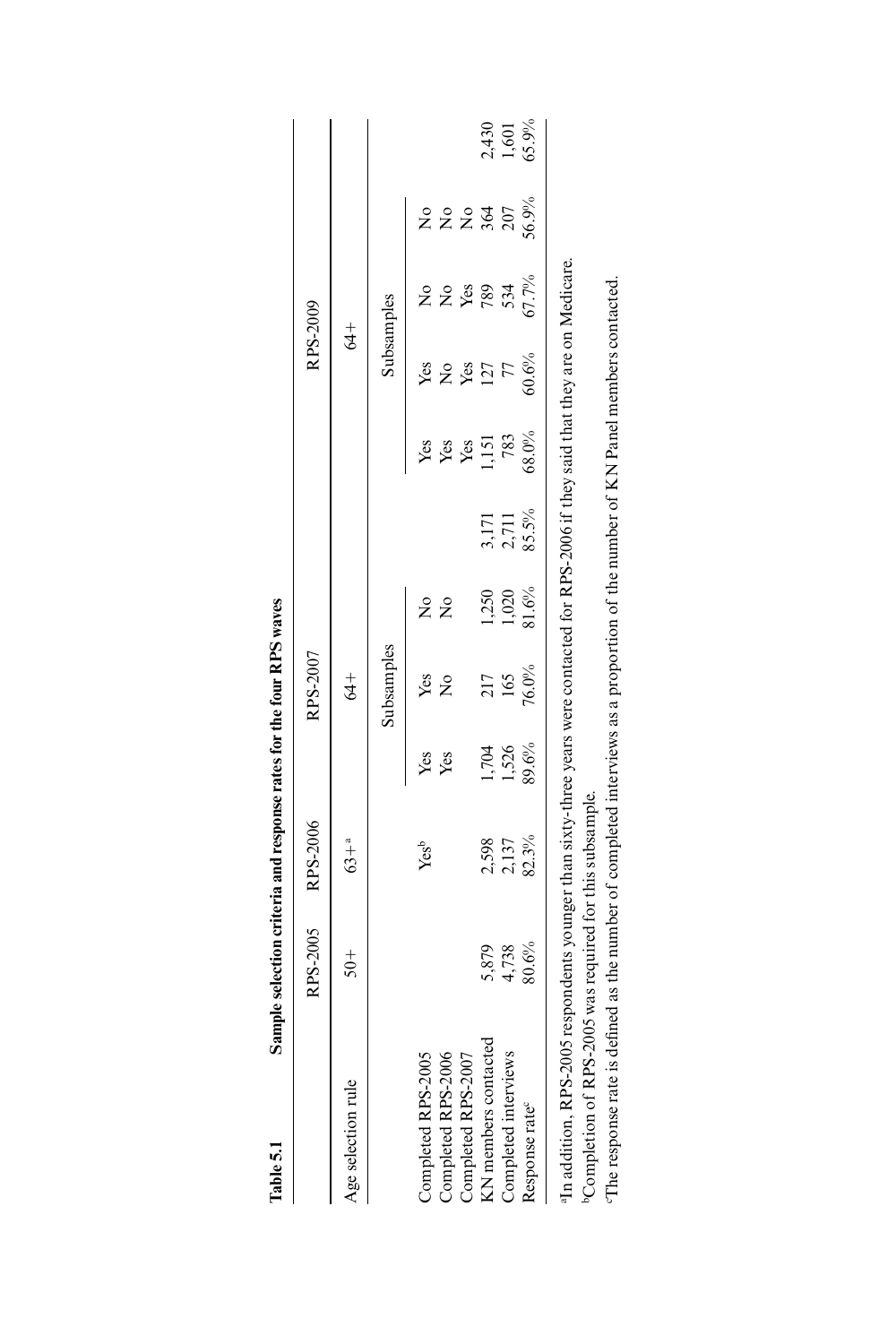attributed this to the highly topical subject of the RPS study. However, high participation rates conditional on still being in the panel cannot compensate for attrition from the panel. Attrition that is selective with respect to observed or unobserved variables would exacerbate these problems.

Table 5.2 contains a comparison of the distributions of key demographic characteristics in the Health and Retirement Study (HRS) 2006 and our analysis samples. For the three interviews in which we observe Medicare Part D enrollment and plan choices (i.e., the 2006, 2007, and 2009 interviews), we define the analysis samples as containing all RPS respondents aged sixty-five or older at the time of the 2006 interview (or at the time of their first interview if they entered the sample in 2007 or 2009 as members of the refreshment sample).<sup>3</sup> Despite the rather complicated structure of the overall RPS panel, the three analysis samples line up well with the HRS sample in terms of these key demographic characteristics; application of the sample weights supplied by Knowledge Networks tends to reduce any differences further. In our subsequent multivariate analysis, we do not use weights; see McFadden et al. (2006) for a discussion.

In our empirical analysis of enrollment decisions and plan choice, we consider the following groups of explanatory variables: socioeconomic characteristics supplied by Knowledge Networks as background variables (age, sex, race, education, and income); measures of current self-rated health status (SRHS) and drug use; and measures of decision- making competence, planning horizon, and attitudes toward risk. We describe these explanatory variables in the remainder of this section. Descriptive statistics are reported in the next section. The dependent variables are also described in section 5.4.

Age, sex, race, and education are naturally defined. The only income variable that is available as part of the KN background variables is total (gross) household income. The KN background data do not contain a measure of wealth.

Current health status is measured using the standard question on self rated health status as used in the HRS and many other surveys: "How would you describe your current health?" with five response options (excellent, very good, good, fair, poor).

Our measure of current drug use<sup>4</sup> is based on the question, "How many different prescription drugs did you use last year in total (not counting multiple refills)?" We also asked respondents whether they expect their drug use to change: "How do you think the number of prescription drugs that you

<sup>3.</sup> We excluded a small number of observations from the analysis samples that had inconsistencies in key demographic variables.

<sup>4.</sup> In this chapter, the terms "current drug use" and "drug use in the previous year" are used interchangeably. When we consider enrollment in Medicare Part D for a given year, "current drug use" refers to drug use in the year when the enrollment decision was made (i.e., the "previous year").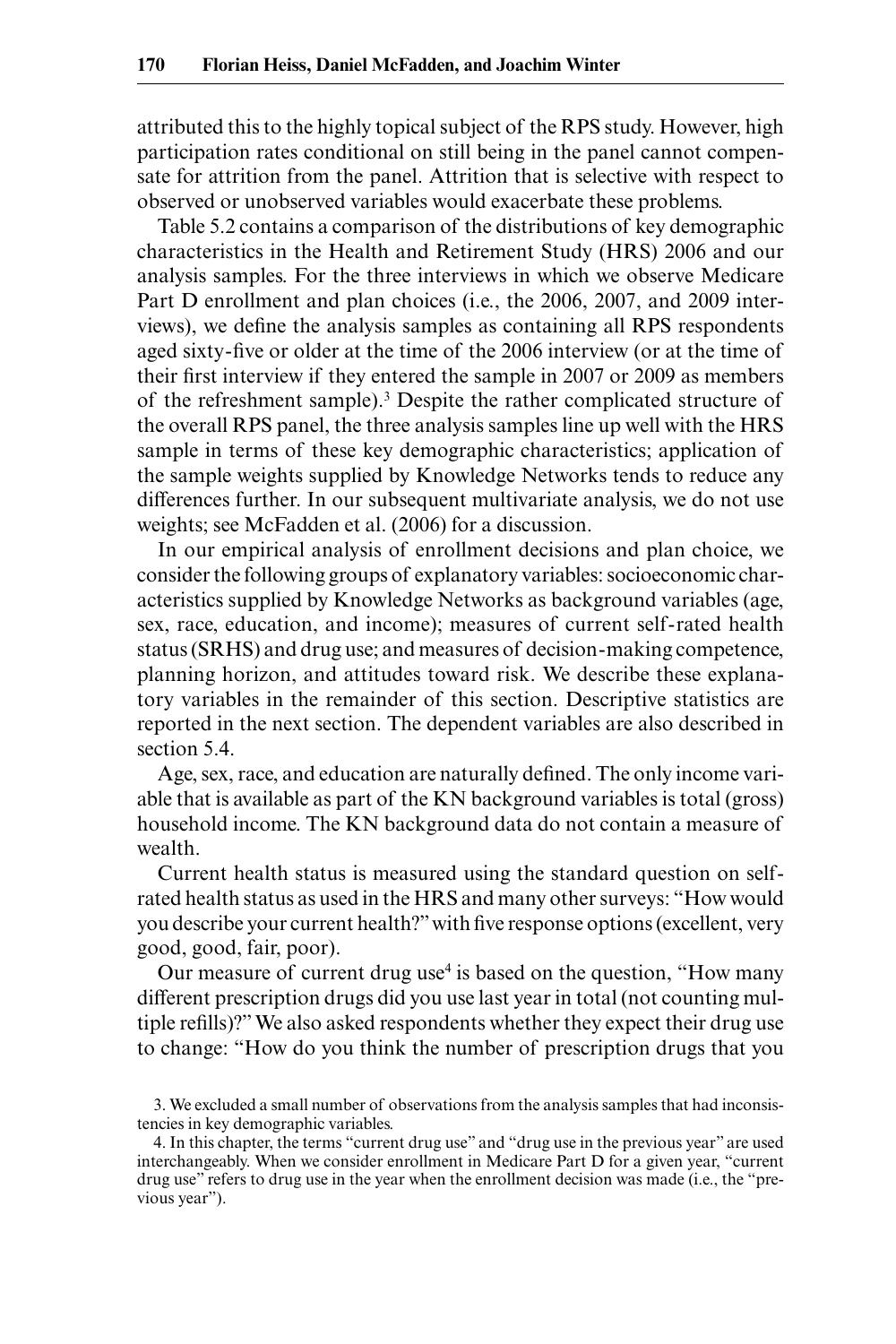| Table 5.2                                                                                                                                     | Socioeconomic characteristics, HRS 2006 vs. RPS 2006/2007/2009                                                                                                                                                                           |                       |                      |                       |                   |                 |                                 |                     |
|-----------------------------------------------------------------------------------------------------------------------------------------------|------------------------------------------------------------------------------------------------------------------------------------------------------------------------------------------------------------------------------------------|-----------------------|----------------------|-----------------------|-------------------|-----------------|---------------------------------|---------------------|
|                                                                                                                                               | <b>HRS2006</b>                                                                                                                                                                                                                           |                       | RPS-2006             |                       | RPS-2007          |                 | RPS-2009                        |                     |
|                                                                                                                                               | Unweighted<br>(°)                                                                                                                                                                                                                        | Weighted<br>$($ % $)$ | Unweighted<br>$(\%)$ | Weighted<br>$($ % $)$ | Unweighted<br>(%) | Weighted<br>(9) | Unweighted<br>(° <sub>0</sub> ) | Weighted<br>(%)     |
| Gender                                                                                                                                        |                                                                                                                                                                                                                                          |                       |                      |                       |                   |                 |                                 |                     |
| Female                                                                                                                                        | 57.3                                                                                                                                                                                                                                     | 56.8                  | 55.8                 | 57.2                  | 55.2              | 57.2            | 55.0                            | 56.2                |
| Male                                                                                                                                          | 42.7                                                                                                                                                                                                                                     | 43.2                  | 44.2                 | 42.8                  | 44.8              | 42.8            | 45.0                            | 43.8                |
| Race                                                                                                                                          |                                                                                                                                                                                                                                          |                       |                      |                       |                   |                 |                                 |                     |
|                                                                                                                                               | 83.5                                                                                                                                                                                                                                     | 89.3                  | 87.6                 | 83.3                  | 87.0              | 82.4            | 84.0                            | 81.5                |
| White<br>Nonwhite                                                                                                                             | 16.5                                                                                                                                                                                                                                     | 10.7                  | 12.4                 | 16.7                  | 13.0              | 17.6            | 16.0                            | 18.5                |
|                                                                                                                                               |                                                                                                                                                                                                                                          |                       |                      |                       |                   |                 |                                 |                     |
|                                                                                                                                               | 35.8                                                                                                                                                                                                                                     | 33.7                  | 39.3                 | 35.9                  | 40.5              | 36.4            | 41.6                            | 36.2                |
|                                                                                                                                               | 40.3                                                                                                                                                                                                                                     |                       | 46.9                 | 47.9                  | 45.5              | 45.9            | 46.1                            | 45.0                |
|                                                                                                                                               | 20.4                                                                                                                                                                                                                                     | $41.6$<br>22.0        | 12.9                 | 15.1                  | 13.2              | 16.8            | 11.5                            | 17.5                |
|                                                                                                                                               | 3.5                                                                                                                                                                                                                                      | 2.7                   | 0.9                  | $\Xi$                 | 0.9               | 0.9             | 0.8                             | 1.2                 |
|                                                                                                                                               |                                                                                                                                                                                                                                          |                       |                      |                       |                   |                 |                                 |                     |
|                                                                                                                                               | 31.5                                                                                                                                                                                                                                     | 28.3                  | 12.9                 | 26.1                  | 13.1              | 23.1            | 12.6                            |                     |
|                                                                                                                                               | 32.6                                                                                                                                                                                                                                     |                       | 41.5                 |                       | 39.0              | 37.3            |                                 | $\frac{22.4}{37.1}$ |
| Age<br>$\frac{61-70}{71-80}$<br>$\frac{71-80}{81-90}$<br>$\geq 90$<br>Education<br>Ligh school<br>High school<br>More than HS<br>More than HS | 36.0                                                                                                                                                                                                                                     | $33.4$<br>$38.4$      | 45.6                 | 36.5<br>37.5          | 47.9              | 39.6            | $36.4$<br>51.0                  | 40.5                |
|                                                                                                                                               |                                                                                                                                                                                                                                          |                       |                      |                       |                   |                 |                                 |                     |
|                                                                                                                                               | 33.2                                                                                                                                                                                                                                     | 31.2                  | 23.4                 | 28.9                  | 21.9              | 26.2            | 14.6                            | 21.9                |
| $\begin{array}{c} \text{Income} \\ <\!>$20\mathrm{K}$ \\ \$20\mathrm{K}$$-\$60\mathrm{K}$ \end{array}$                                        | 46.2                                                                                                                                                                                                                                     | 46.9                  | 58.2                 | 52.6                  | 57.9<br>20.2      | 53.0            | 54.8                            | 53.3                |
|                                                                                                                                               | 20.6                                                                                                                                                                                                                                     | 21.9                  | 18.4                 | 18.5                  |                   | 20.8            | 30.6                            | 24.8                |
|                                                                                                                                               |                                                                                                                                                                                                                                          |                       |                      |                       |                   |                 |                                 |                     |
|                                                                                                                                               | 8.5                                                                                                                                                                                                                                      | 9.1                   | $\overline{61}$      | 5.6                   | 5.1               | 4.6             | 5.3                             | 5.2                 |
|                                                                                                                                               | 26.3                                                                                                                                                                                                                                     | 27.5                  | 32.2                 | 27.8                  |                   | 27.9            | 31.1                            | 27.6<br>42.1        |
|                                                                                                                                               | 31.6                                                                                                                                                                                                                                     | 32.4<br>22.2          | 39.5                 | 41.8                  | 30.4<br>39.9      | 41.4            | 41.0                            |                     |
|                                                                                                                                               | 23.3                                                                                                                                                                                                                                     |                       | 18.1                 | 19.8                  | 19.9              | 20.8            | 18.3                            | 20.9                |
| Poor                                                                                                                                          | 10.3                                                                                                                                                                                                                                     | 8.8                   | $\frac{0}{4}$        | 4.9                   | $4\overline{4}$   | 5.2             | $\frac{1}{4}$                   | $\overline{4.1}$    |
| Number of observation                                                                                                                         | 11,399<br>$\mathbf{a}$                                                                                                                                                                                                                   |                       | 1,666                |                       | 2,463             |                 | 1,552                           |                     |
|                                                                                                                                               | Notes: The HRS comparison sample consists of respondents aged sixty-five or older at the time of the HRS 2006 interview. The RPS analysis samples consist                                                                                |                       |                      |                       |                   |                 |                                 |                     |
| dents with inconsistent                                                                                                                       | of respondents aged sixty-five or older at the time of the RPS-2006 interview (or for panel refreshers, at the time of their first RPS interview). A few respon-<br>demographic information were also excluded from the analysis sample. |                       |                      |                       |                   |                 |                                 |                     |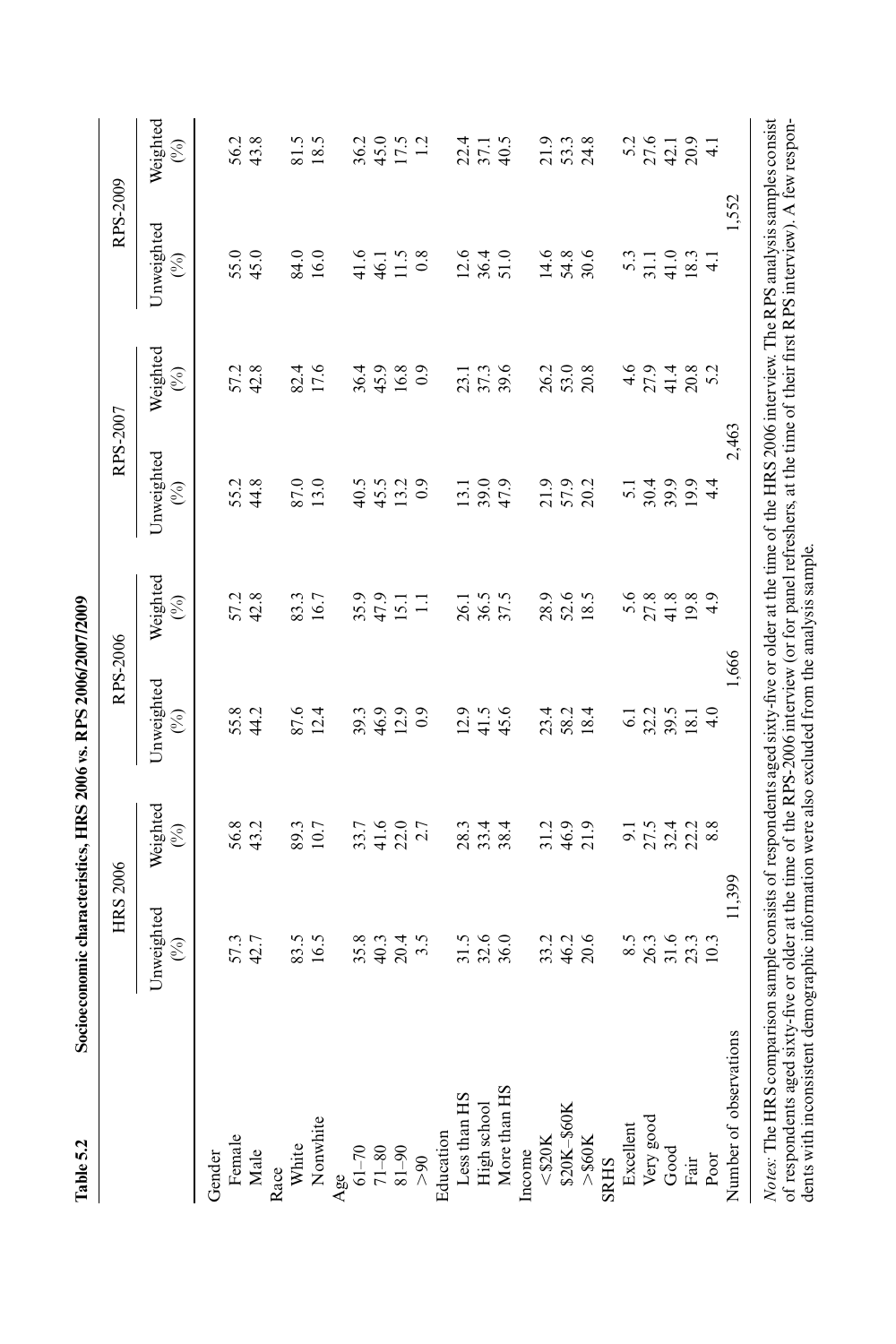take on a regular basis will change over the next few years?" Three response options were provided (more, fewer, no change). In earlier RPS waves, we included a probabilistic measure of the subjective expectations with respect to drug use; this measure is not analyzed in this chapter. The RPS- 2005, 2007, and 2009 questionnaires contained a series of questions that allows us to impute the respondent's total drug expenditure (evaluated at average pharmacy over- the- counter prices); we do not use this measure in the current version of this chapter (see Winter et al. [2006], and Heiss, McFadden, and Winter [2010], for detailed discussions).

In various RPS waves, we experimented with alternative measures of decision- making competence and preference variables. In the present chapter, we use the "Decision Making Competence" (DMC) scale developed by Bruine de Bruin, Parker, and Fischhoff (2007); an abbreviated version of that instrument was contained in the RPS- 2007 questionnaire. For our subsequent analysis, we generated a median- split dummy from the raw DMC measure.

We also use simple measures of the respondent's planning horizon and risk attitudes that were contained in RPS- 2009 as explanatory variables. The question on the planning horizon was taken from HRS: "What is your most important period for planning saving and spending?" This question had closed response options (the next few months; the next year; the next few years; the next five to ten years; more than ten years). We construct a dummy variable for responses that imply a planning horizon of more than one year.

The questions on risk attitudes were taken from the German Socio- Economic Panel; they have been used successfully to predict risk- related behavior in various domains (Dohmen et al. 2010). The first question is: "How do you see yourself: Are you generally a person who is fully prepared to take risks or do you try to avoid taking risks?" This question is followed by a series of similar domain-specific questions; in RPS-2009 we used the questions, "How prepared are you to take risks while driving?", ". . . in financial matters?", and "... with your health?" All four questions had closed response options on an 11- point scale with extremes labeled as "fully prepared to take risks" and "risk averse." For each measure, we construct a dummy variable for respondents who are prepared to take risks (i.e., who checked a response above the neutral response on the 11- point scale).

#### **5.4 Analysis of Consumers' Medicare Part D Decisions**

We begin by reviewing the sources of prescription drug coverage of the RPS respondents in 2006, 2007, and 2009. As noted before, the analysis sample contains respondents aged sixty-five and older who are eligible for Medicare Part D; however, not all eligible individuals had to make an active enrollment decision because of existing coverage from other sources that is comparable to the Medicare Part D standard plan (or better).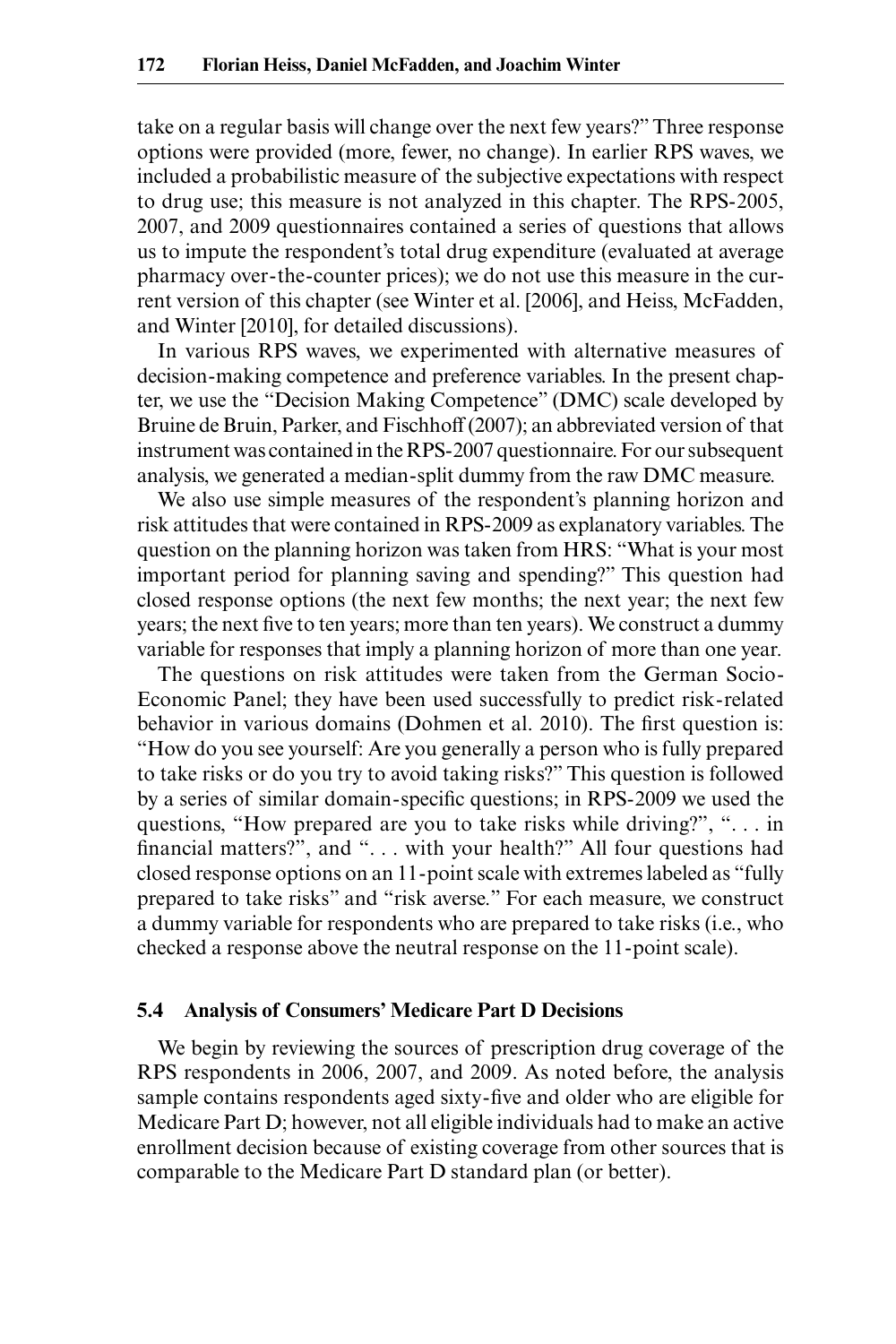In each of the three RPS questionnaires fielded in 2006, 2007, and 2009, we asked a direct question on the source of prescription drug insurance with closed- form response options. While such a question has some potential for producing misclassified responses, our analysis of coverage in 2006 (see Heiss, McFadden, and Winter 2006) showed that RPS responses line up well with official enrollment figures provided by CMS. The top panel of table 5.3 replicates these figures; the bottom panels report comparable figures for 2007 and 2009. About 6 percent of eligible respondents remained without coverage in 2006; the numbers did not change much in 2007 and 2009. Note

|                                                                       | No coverage | Automatic | Private | Part D | Total | Missing |
|-----------------------------------------------------------------------|-------------|-----------|---------|--------|-------|---------|
| Source of coverage in 2006                                            |             |           |         |        |       |         |
| Observations                                                          | 94          | 827       | 299     | 349    | 1,569 | 97      |
| Row percent                                                           | 6.0         | 52.7      | 19.1    | 22.2   | 100.0 |         |
| Number of different prescription drugs taken in 2005 (column percent) |             |           |         |        |       |         |
| No drugs                                                              | 38.3        | 10.5      | 12.0    | 9.7    | 12.3  |         |
| 1 or 2 drugs                                                          | 34.0        | 24.4      | 30.4    | 29.2   | 27.2  |         |
| 3 or more drugs                                                       | 27.7        | 65.1      | 57.5    | 61.0   | 60.5  |         |
| Self-reported health status in 2006 (column percent)                  |             |           |         |        |       |         |
| Excellent                                                             | 14.9        | 5.4       | 5.7     | 5.7    | 6.1   |         |
| Very good or good                                                     | 69.2        | 71.2      | 72.2    | 73.6   | 71.8  |         |
| Poor or fair                                                          | 16.0        | 23.3      | 22.1    | 20.6   | 22.0  |         |
| Source of coverage in 2007                                            |             |           |         |        |       |         |
| Observations                                                          | 128         | 970       | 707     | 510    | 2,315 | 148     |
| Row percent                                                           | 5.5         | 41.9      | 30.5    | 22.0   | 100.0 |         |
| Number of different prescription drugs taken in 2006 (column percent) |             |           |         |        |       |         |
| No drugs                                                              | 30.5        | 6.6       | 8.2     | 6.7    | 8.4   |         |
| 1 or 2 drugs                                                          | 36.7        | 22.5      | 25.6    | 22.0   | 24.1  |         |
| 3 or more drugs                                                       | 32.8        | 70.9      | 66.2    | 71.4   | 67.5  |         |
| Self-reported health status in 2007 (column percent)                  |             |           |         |        |       |         |
| Excellent                                                             | 12.5        | 5.4       | 4.7     | 3.9    | 5.2   |         |
| Very good or good                                                     | 68.8        | 70.5      | 69.2    | 72.0   | 70.3  |         |
| Poor or fair                                                          | 18.8        | 24.2      | 26.2    | 24.1   | 24.4  |         |
| Source of coverage in 2009                                            |             |           |         |        |       |         |
| Observations                                                          | 90          | 599       | 481     | 313    | 1,483 | 69      |
| Row percent                                                           | 6.1         | 40.4      | 32.4    | 21.1   | 100.0 |         |
| Number of different prescription drugs taken in 2008 (column percent) |             |           |         |        |       |         |
| No drugs                                                              | 40.0        | 9.0       | 9.8     | 9.0    | 11.1  |         |
| 1 or 2 drugs                                                          | 26.7        | 21.0      | 24.3    | 20.8   | 22.4  |         |
| 3 or more drugs                                                       | 33.3        | 70.0      | 65.9    | 70.3   | 66.5  |         |
| Self-reported health status in 2009 (column percent)                  |             |           |         |        |       |         |
| Excellent                                                             | 8.9         | 5.4       | 4.8     | 5.1    | 5.3   |         |
| Very good or good                                                     | 72.2        | 71.6      | 70.3    | 78.0   | 72.5  |         |
| Poor or fair                                                          | 18.9        | 23.1      | 25.0    | 16.9   | 22.1  |         |

**Table 5.3 Prescription drug insurance status, drug use, and self- rated health**

*Notes:* "Private" includes prescription drug coverage as part of a Medicare Advantage program. "Part D" includes only Part D stand-alone plans.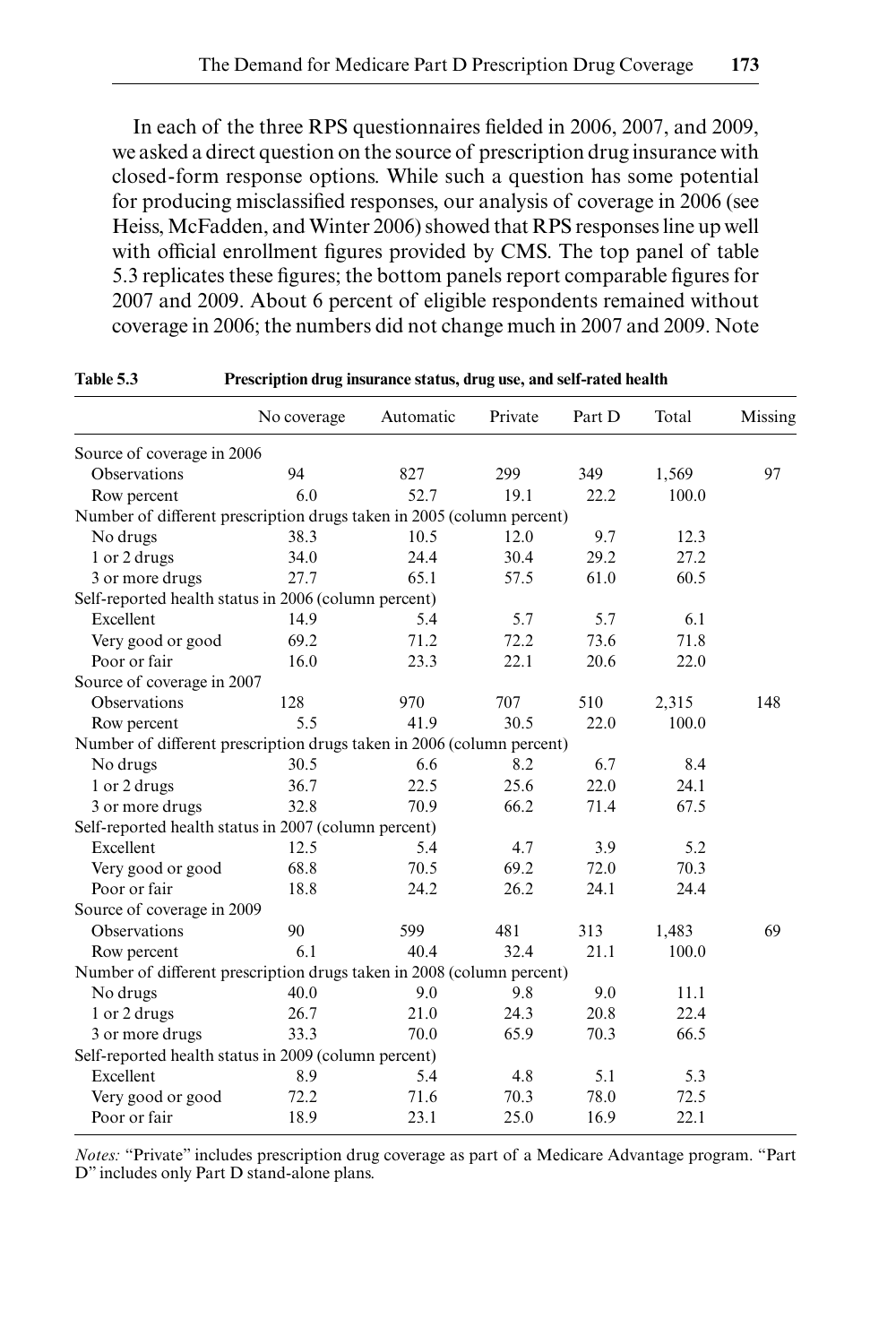| 174 |  | Florian Heiss, Daniel McFadden, and Joachim Winter |  |  |
|-----|--|----------------------------------------------------|--|--|
|-----|--|----------------------------------------------------|--|--|

|                                       |       | <b>RPS-2006</b> |       | <b>RPS-2007</b> |       | <b>RPS-2009</b> |
|---------------------------------------|-------|-----------------|-------|-----------------|-------|-----------------|
|                                       | Obs   | Mean            | Obs   | Mean            | Obs   | Mean            |
| Female                                | 1,666 | 0.56            | 2,463 | 0.55            | 1,552 | 0.55            |
| Nonwhite                              | 1,666 | 0.12            | 2,463 | 0.13            | 1,552 | 0.16            |
| Education: Less than high school      | 1,666 | 0.13            | 2,463 | 0.13            | 1,552 | 0.13            |
| Education: More than high school      | 1,666 | 0.46            | 2,463 | 0.48            | 1,552 | 0.51            |
| Age 70 and younger                    | 1,666 | 0.47            | 2,463 | 0.46            | 1,552 | 0.46            |
| Age 81 and older                      | 1,666 | 0.14            | 2,463 | 0.14            | 1,552 | 0.12            |
| Income $<$ \$20 $K$                   | 1,666 | 0.23            | 2,463 | 0.22            | 1,552 | 0.15            |
| Income $>$ \$60K                      | 1,666 | 0.18            | 2,463 | 0.20            | 1,552 | 0.31            |
| <b>SRHS</b> excellent                 | 1,666 | 0.22            | 2,463 | 0.24            | 1,552 | 0.22            |
| SRHS poor or fair                     | 1,666 | 0.06            | 2,463 | 0.05            | 1,552 | 0.05            |
| 1 or 2 drugs                          | 1,666 | 0.27            | 2,463 | 0.25            | 1,552 | 0.22            |
| 3 or more drugs                       | 1,666 | 0.60            | 2,463 | 0.66            | 1,552 | 0.66            |
| Expects to use more drugs             |       |                 | 2,431 | 0.15            | 1,538 | 0.16            |
| DMC scale above median                |       |                 | 2,362 | 0.50            |       |                 |
| Planning horizon longer than one year |       |                 |       |                 | 1,521 | 0.50            |
| Prepared to take risks (general)      |       |                 |       |                 | 1,539 | 0.64            |
| Prepared to take risks (health)       |       |                 |       |                 | 1,539 | 0.27            |
| Prepared to take risks (financial)    |       |                 |       |                 | 1,542 | 0.42            |

**Table 5.4 Means of covariates used in reduced- form regressions**

*Notes:* All variables are defined as dummy variables.

also that the rates of item nonresponse on this key question were low in all three surveys (6 percent or less).

Table 5.3 also confirms our earlier finding of a strong association of prescription drug coverage and measures of current health. In all three RPS waves, respondents who take three or more prescription drugs on a regular basis are much more likely to have stand- alone Part D coverage than those who take fewer drugs. Similarly, respondents whose self-rated health is "excellent" are less likely to have stand-alone coverage. (We confirm these associations in multivariate regressions reported following). Finally, while table 5.3 shows some stability in responses over time, there are also some variations. For instance, the fractions of "automatic" and "private" coverage change from 2006 to 2007 but are similar in 2007 and 2009. The fractions of "no coverage" and "stand- alone Part D coverage" do not change over time.

Table 5.4 reports descriptive statistics for our explanatory variables. We have converted all variables into dummy variables; the left out categories are naturally defined. We chose to do this to ease interpretation of the regression results; we report the coefficients of logistic regressions as log- odds ratios. Also, the information loss from converting the age variable into a three- category measure turned out to be small, and the only other continuous variable, household income, may suffer from measurement error so that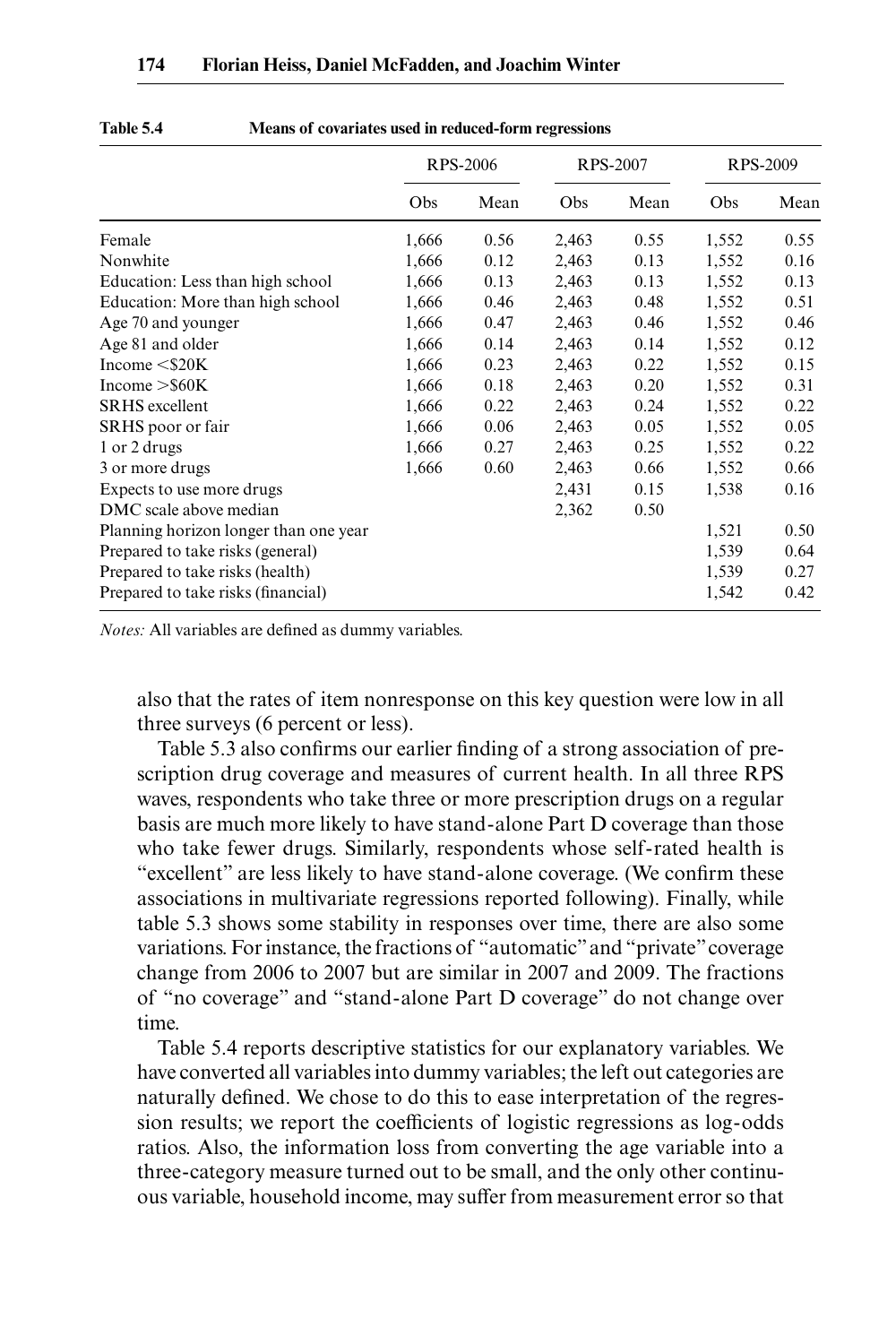|                               | <b>RPS-2006</b> |             | <b>RPS-2007</b> | <b>RPS-2009</b> |           |
|-------------------------------|-----------------|-------------|-----------------|-----------------|-----------|
| Mean of dependent<br>variable | 0.940           | 0.945       | 0.946           | 0.939           | 0.942     |
| Female                        | $0.5984**$      | 0.9473      | 0.9595          | 1.1919          | 1.0972    |
| Nonwhite                      | 1.9583          | $2.3541**$  | $2.4266**$      | 1.8430          | 2.0211    |
| Education: Less than          |                 |             |                 |                 |           |
| high school                   | $0.4654**$      | 0.8546      | 0.9618          | 0.7101          | 0.776     |
| Education: More than          |                 |             |                 |                 |           |
| high school                   | 1.1794          | 1.1494      | 1.145           | 0.8949          | 0.8862    |
| Age 70 and younger            | $0.6480*$       | 0.7182      | $0.6453*$       | $0.5761**$      | $0.6047*$ |
| Age 81 and older              | 1.2025          | $0.5948*$   | $0.5610*$       | $0.5440*$       | $0.5368*$ |
| Income $<$ \$20K              | 1.4487          | 0.8838      | 0.8846          | 0.9630          | 1.0291    |
| Income $>$ \$60K              | 2.0077*         | 1.7923*     | 1.8392*         | 2.0905**        | 1.9667**  |
| <b>SRHS</b> excellent         | 0.9375          | 0.7776      | 0.831           | 0.8151          | 0.7129    |
| SRHS poor or fair             | $0.5148*$       | 0.5806*     | $0.5453*$       | 1.0218          | 0.8206    |
| 1 or 2 drugs                  | 2.8892***       | 2.8905***   | 2.9519***       | 3.8979***       | 3.7165*** |
| 3 or more drugs               | 8.3483***       | $10.110***$ | 10.478***       | 10.812***       | 9.8519*** |
| Expects to use more           |                 |             |                 |                 |           |
| drugs                         |                 |             | 1.3576          |                 | 1.3745    |
| DMC scale above               |                 |             |                 |                 |           |
| median                        |                 |             | 1.2753          |                 |           |
| Planning horizon              |                 |             |                 |                 |           |
| longer than one year          |                 |             |                 |                 | 1.4572    |
| Prepared to take risks        |                 |             |                 |                 |           |
| (general)                     |                 |             |                 |                 | 0.9339    |
| Prepared to take risks        |                 |             |                 |                 |           |
| (health)                      |                 |             |                 |                 | 0.9005    |
| Prepared to take risks        |                 |             |                 |                 |           |
| (financial)                   |                 |             |                 |                 | 1.1251    |
| Constant                      | 6.4693***       | 4.4951***   | 3.8892***       | 3.7363***       | 3.4718*** |
| Observations                  | 1,569           | 2,315       | 2,204           | 1,483           | 1,425     |

**Table 5.5 Logit regressions—prescription drug coverage from any source (all respondents)**

*Notes:* All variables are defined as dummy variables. Coefficients are reported as odds ratios.

∗∗∗Signifi cant at the 1 percent level.

∗∗Signifi cant at the 5 percent level.

∗Signifi cant at the 10 percent level.

using a median split is a conservative approach. As can be seen from table 5.4, rates of item nonresponse are small for the covariates, even for the subjective measures.

In table 5.5, we begin our analysis with a reduced- form regression of whether an eligible respondent has prescription drug coverage from any source. The dependent variable is based on the direct question described earlier. We report a baseline specification with socioeconomic and health variables for 2006, 2007, and 2009; for 2007 and 2009 we also report specifications that add our measure of an expected increase in drug use (which, as we hasten to add, may be endogenous) and either the decision- making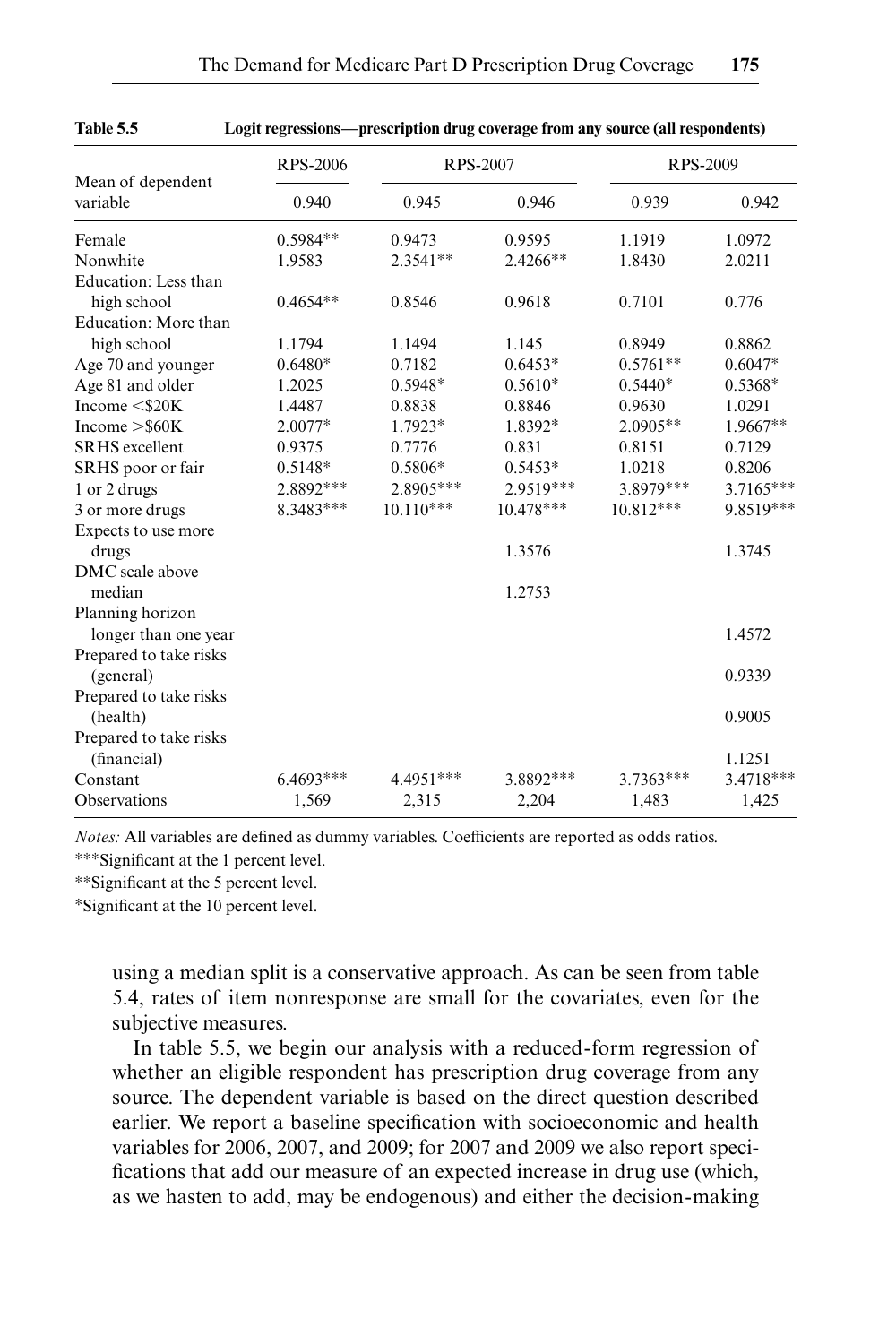| Mean of dependent      | <b>RPS-2006</b> | <b>RPS-2007</b> |             | RPS-2009  |           |
|------------------------|-----------------|-----------------|-------------|-----------|-----------|
| variable               | 0.788           | 0.799           | 0.802       | 0.777     | 0.788     |
| Female                 | 0.7423          | 1.2741          | 1.3556      | $1.6853*$ | 1.8143*   |
| Nonwhite               | 1.2946          | 1.1643          | 1.2841      | 0.8646    | 1.0234    |
| <b>Education: Less</b> |                 |                 |             |           |           |
| than high school       | $0.4725**$      | 0.7163          | 0.8406      | 0.8054    | 0.8570    |
| <b>Education: More</b> |                 |                 |             |           |           |
| than high school       | 1.1958          | 0.9256          | 0.9069      | 0.8332    | 0.7979    |
| Age 70 and younger     | $0.4930**$      | 0.7624          | 0.6657      | 0.6053    | 0.6031    |
| Age 81 and older       | 1.0496          | $0.5449*$       | 0.5399*     | 0.6577    | 0.7404    |
| Income $<$ \$20K       | 1.6273          | 0.8746          | 0.8741      | 0.8810    | 0.9351    |
| Income $>$ \$60K       | 1.5748          | 1.3768          | 1.4373      | 1.4639    | 1.2535    |
| <b>SRHS</b> excellent  | 0.7197          | 0.6815          | 0.7585      | 0.5608    | 0.5774    |
| SRHS poor or fair      | 0.5034          | $0.4723*$       | $0.4514*$   | 1.3835    | 1.1077    |
| 1 or 2 drugs           | 3.3766***       | 2.7943***       | 2.7018***   | 3.7034*** | 3.5037*** |
| 3 or more drugs        | 9.1045***       | 10.981***       | $10.774***$ | 11.823*** | 11.699*** |
| Expects to use more    |                 |                 |             |           |           |
| drugs                  |                 |                 | 1.8346*     |           | 1.4768    |
| DMC scale above        |                 |                 |             |           |           |
| median                 |                 |                 | 1.3002      |           |           |
| Planning horizon       |                 |                 |             |           |           |
| longer than one        |                 |                 |             |           |           |
| year                   |                 |                 |             |           | 2.4231*** |
| Prepared to take       |                 |                 |             |           |           |
| risks (general)        |                 |                 |             |           | 1.0581    |
| Prepared to take       |                 |                 |             |           |           |
| risks (health)         |                 |                 |             |           | 1.0209    |
| Prepared to take       |                 |                 |             |           |           |
| risks (financial)      |                 |                 |             |           | 1.0261    |
| Constant               | 1.5404          | 1.0856          | 0.8869      | 0.7989    | 0.467     |
| Observations           | 443             | 638             | 605         | 403       | 387       |

**Table 5.6 Logit regressions—Part D prescription drug coverage (active deciders)**

*Notes:* All variables are defined as dummy variables. Coefficients are reported as odds ratios.

∗∗∗Signifi cant at the 1 percent level.

∗∗Signifi cant at the 5 percent level.

∗Signifi cant at the 10 percent level.

measure based on the DMC scale (2007 only) or the planning horizon and risk attitude measures (2009 only). The most striking result is that the number of drugs used in the previous year has the strongest effect as a predictor of drug coverage. Some socioeconomic variables are significant; the result that nonwhites were more likely to have coverage in 2007 is curious. Less surprising is the result that high- income respondents are more likely to have coverage—many of them have existing coverage via their (current or former) employer's health insurance.

The structure of table 5.6 is identical to that of table 5.5. The sample is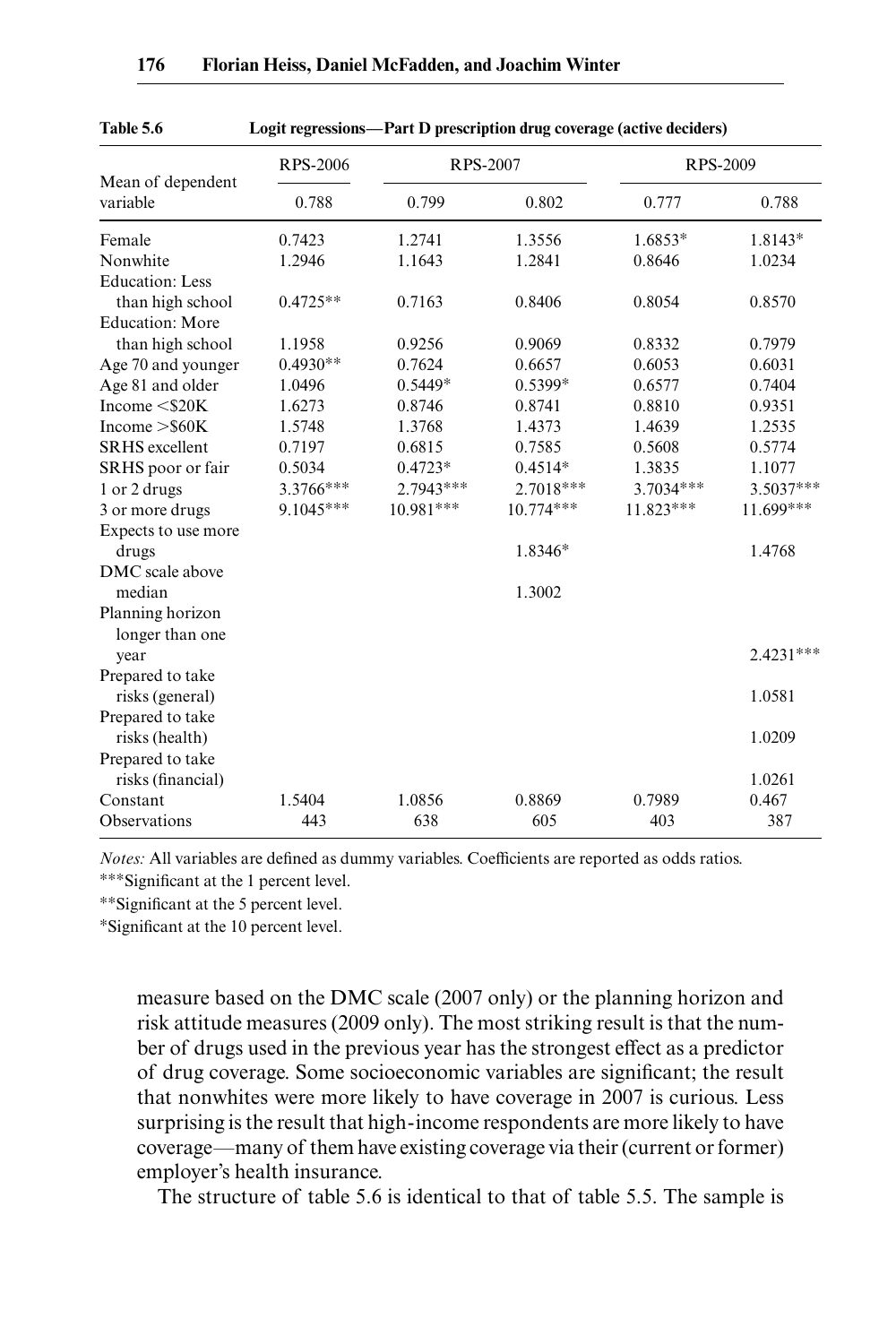restricted to "active deciders" (i.e., respondents without prior coverage from another source), and the dependent variable is whether they have a stand alone Part D plan or remain without coverage. Most of these active deciders will have made their enrollment decision during the initial enrollment period in 2005/06; the reason why we report results also for 2007 and 2009 is that we want to test whether the additional "soft" variables obtained in those years have predictive power. As in table 5.5, current drug use remains a strong predictor of Part D coverage among the active deciders. Socioeconomic variables have little predictive power (as we reported in Heiss, McFadden, and Winter [2010]). Expecting to use more drugs has some predictive power in 2007; the planning horizon variable is significant and relatively strong in 2009. Measures of risk attitudes and decision- making competence are not significant in these regressions. This is somewhat surprising since these measures had predictive power for economic decisions in other studies; one reason for the lack of significance may be the relatively small sample of active deciders. In any case, these results confirm what we and others have found in other studies: current drug use is the strongest predictor of Medicare Part D enrollment among active deciders.

Also for active deciders, we looked at potential determinants of plan switching. This was first possible at the end of 2006 for 2007. Table 5.7 therefore reports results from RPS- 2007 and 2009. The dependent variable is based on a direct question of whether the respondent was enrolled in the same stand- alone Part D plan in the previous year. The fraction of switchers was slightly below 14 percent in 2006 (for 2007) and close to 18 percent in 2008 (for 2009). The regressions show no variable with strong effects other than being nonwhite in the 2009 data. At this level of analysis, we cannot explain plan switching well with a small set of sociodemographic and health variables. The additional "soft" variables obtained in 2007 and 2009 also show no clear pattern.

Finally, we investigate plan type choice. Specifically, the dependent variable in the following set of regressions is whether a prescription drug plan has coverage in the gap (in most cases, this will be for generic drugs). We constructed this variable using the responses to a direct question that was asked to all respondents with prescription drug coverage from any source. Table 5.8, panel A, reports results for all these respondents, panel B only for active deciders. When we look at all respondents with coverage, the coefficients of the income variables suggest that the probability of having gap coverage increases with income. Using (more) drugs also increases the probability of having gap coverage. Females are less likely to have gap coverage, and nonwhites are more likely. These findings are in line with the fact that many of those with "automatic" enrollment (say, via their employer's health insurance) have gap coverage. When we look only at the active deciders, the coefficients of the income variable change—in this sample, respondents with lower incomes are more likely to have gap coverage (even though we control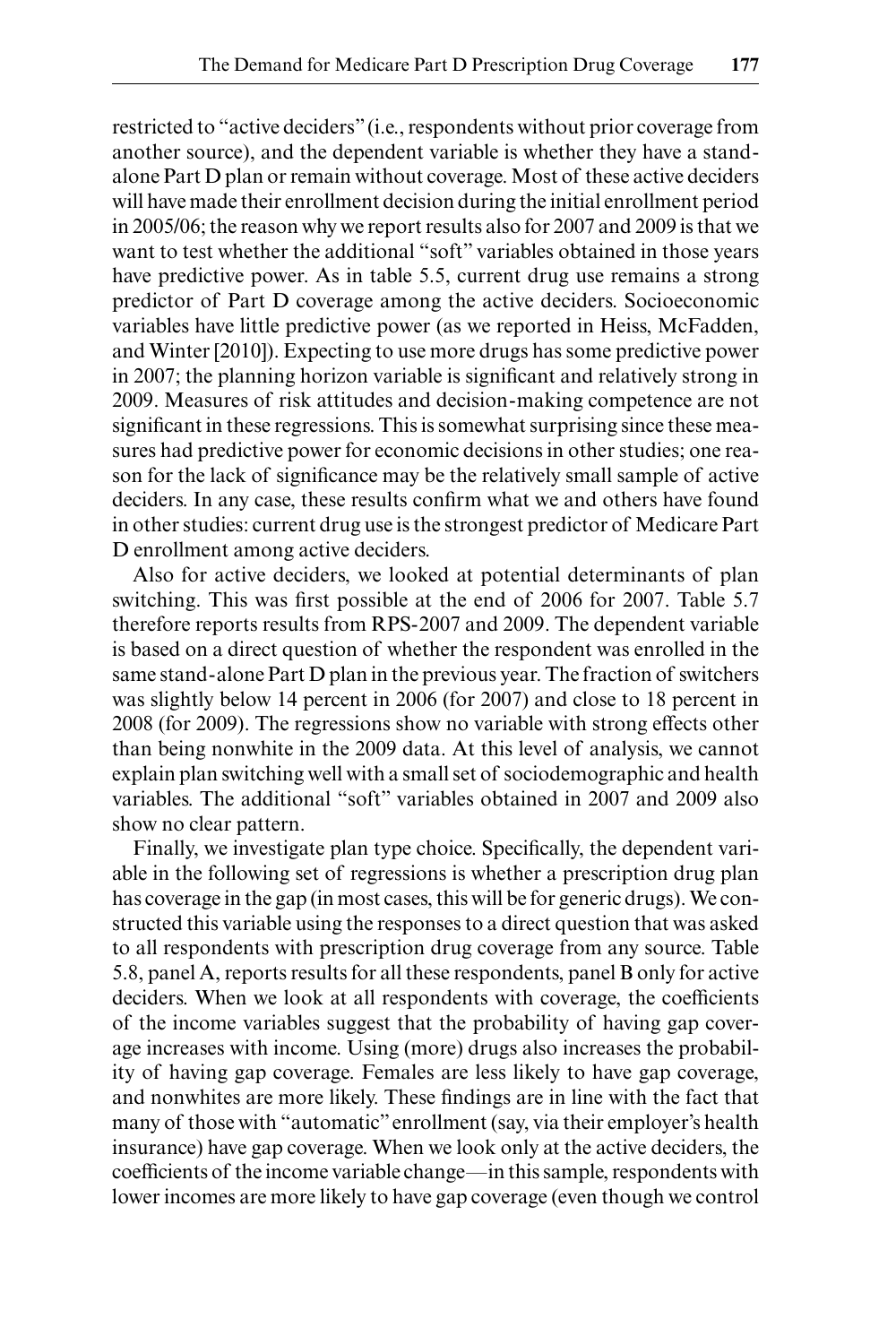|                                       |             | <b>RPS 2007</b> |             | <b>RPS 2009</b> |
|---------------------------------------|-------------|-----------------|-------------|-----------------|
| Mean of dependent variable            | 0.134       | 0.139           | 0.176       | 0.177           |
| Female                                | 0.9653      | 0.964           | 0.7462      | 0.7289          |
| Nonwhite                              | 0.6612      | 0.6299          | 5.6205***   | 5.6288***       |
| Education: Less than high school      | 1.0573      | 0.8166          | 0.5216      | 0.352           |
| Education: More than high school      | 1.7903*     | $1.9129*$       | 1.6731      | 1.7942          |
| Age 70 and younger                    | 1.3526      | 1.3948          | 0.6827      |                 |
| Age 81 and older                      | 0.7543      | 0.6261          | 0.6609      | 0.928           |
| Income $<$ \$20 $K$                   | 0.5608      | 0.5865          | 0.9666      | 1.0872          |
| Income $>$ \$60K                      | 0.7111      | 0.6777          | 1.1222      | 1.1166          |
| SRHS excellent                        | 1.0965      | 1.1787          | 0.6608      | 0.7002          |
| SRHS poor or fair                     | 2.5675      | 2.5594          | 0.2448      | 0.2541          |
| 1 or 2 drugs                          | 1.0739      | 1.1181          | $6.6095*$   | $5.4491*$       |
| 3 or more drugs                       | 2.0942      | 1.8233          | 5.1503*     | $5.0242*$       |
| Expects to use more drugs             |             | $0.3094**$      |             | 0.6447          |
| DMC scale above median                |             | 1.1352          |             |                 |
| Planning horizon longer than one year |             |                 |             | 1.184           |
| Prepared to take risks (general)      |             |                 |             | $0.3183*$       |
| Prepared to take risks (health)       |             |                 |             | 1.9755          |
| Prepared to take risks (financial)    |             |                 |             | 1.4737          |
| Constant                              | $0.0699***$ | $0.0864***$     | $0.0433***$ | $0.0472***$     |
| <b>Observations</b>                   | 418         | 395             | 250         | 243             |

#### **178 Florian Heiss, Daniel McFadden, and Joachim Winter**

**Table 5.7 Logit regressions—Part D plan switching (active deciders)**

*Notes:* All variables are defined as dummy variables. Coefficients are reported as odds ratios.

∗∗∗Signifi cant at the 1 percent level.

∗∗Signifi cant at the 5 percent level.

∗Signifi cant at the 10 percent level.

for current drug use). As before, our measures of decision- making competence, planning horizon, and risk attitudes are not statistically significant as predictors of having gap coverage.

## **5.5 Conclusions**

In this chapter, we investigated how older Americans made their decisions in the enrollment periods for the first four years of the new Medicare Part D prescription drug benefit. We analyzed data from four waves of the Retirement Perspectives Survey (RPS), which we designed specifically to obtain information on older Americans' health status and expenditures, their preferences, and their prescription drug insurance choices before and after the introduction of Medicare Part D. The main purpose of our analysis was to understand how consumers react to the economic incentives embedded in Medicare Part D. This is an important research question that goes far beyond the more pressing public policy issue of how successful the program was in terms of its stated goals. It is our view that understanding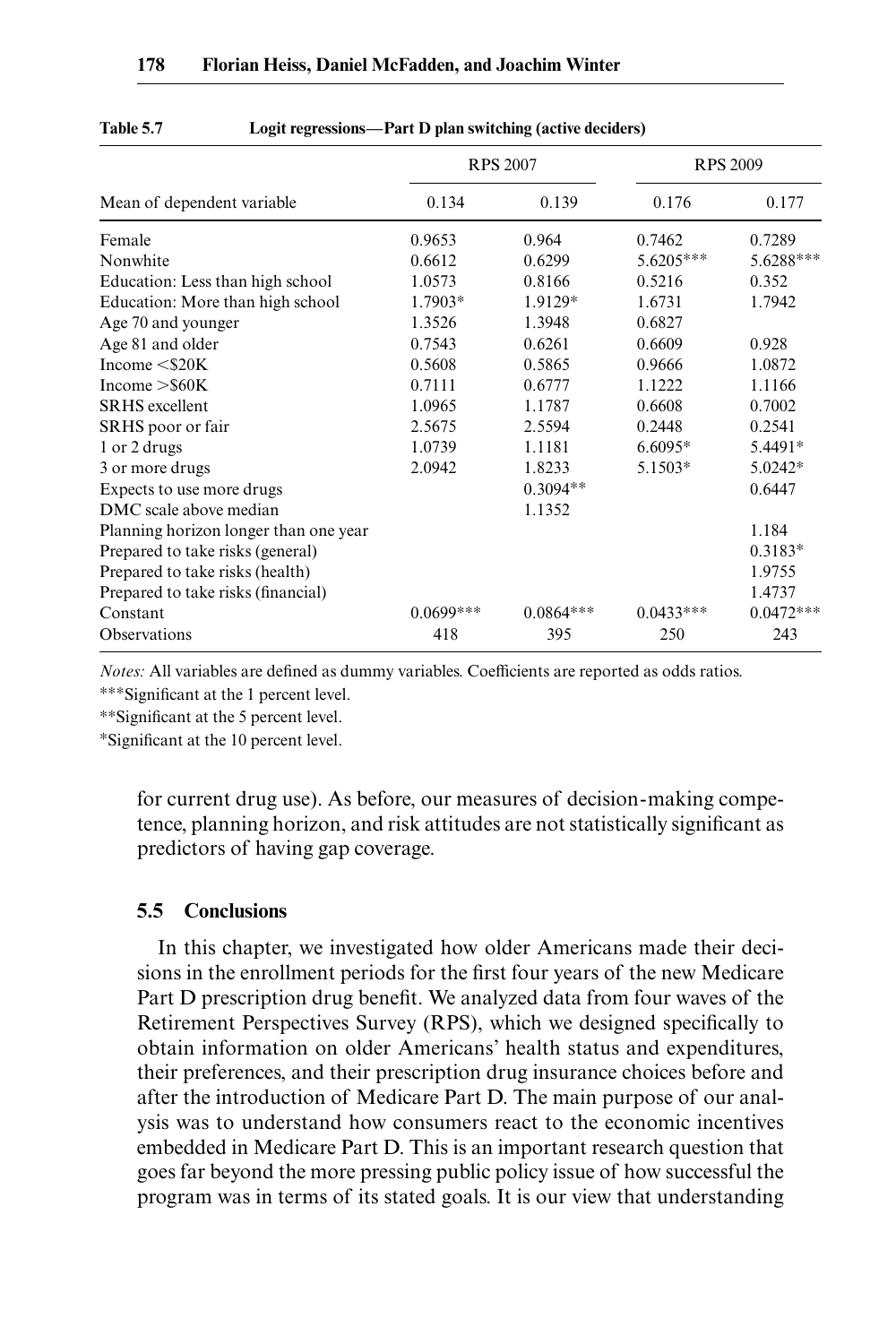## **Table 5.8 Logit regressions—gap coverage**

| A Au respondents with coverage from any source |                                 |                 |             |                 |
|------------------------------------------------|---------------------------------|-----------------|-------------|-----------------|
|                                                |                                 | <b>RPS-2007</b> |             | <b>RPS-2009</b> |
| Mean of dependent variable                     | 0.488                           | 0.490           | 0.451       | 0.454           |
| Female                                         | $0.7252***$                     | $0.7303***$     | $0.7724**$  | $0.7201***$     |
| Nonwhite                                       | $1.3710**$                      | $1.3555**$      | 2.0925***   | 2.0367***       |
| Education: Less than high school               | 1.0955                          | 1.0831          | 0.9665      | 0.9835          |
| Education: More than high school               | $1.1938*$                       | $1.2226**$      | 0.8756      | 0.915           |
| Age 70 and younger                             | 0.9639                          | 0.9419          | 0.931       | 0.9215          |
| Age 81 and older                               | $0.7334**$                      | $0.7269**$      | 1.148       | 1.1382          |
| Income $<$ \$20 $K$                            | $0.7466***$                     | $0.7752**$      | 0.9331      | 0.9487          |
| Income $>$ \$60K                               | $1.3480***$                     | $1.3479**$      | 1.3808**    | 1.3555**        |
| <b>SRHS</b> excellent                          | $0.8367*$                       | 0.8605          | 0.9532      | 0.974           |
| SRHS poor or fair                              | 0.8296                          | 0.8566          | 1.4683      | 1.4628          |
| 1 or 2 drugs                                   | $1.5620**$                      | $1.4120*$       | 1.4679*     | 1.4927*         |
| 3 or more drugs                                | $1.5502**$                      | 1.3919*         | 1.5461**    | 1.5438**        |
| Expects to use more drugs                      |                                 | $0.7493**$      |             | 1.0118          |
| DMC scale above median                         |                                 | 0.916           |             |                 |
| Planning horizon longer than one year          |                                 |                 |             | 1.0325          |
| Prepared to take risks (general)               |                                 |                 |             | 0.9144          |
| Prepared to take risks (health)                |                                 |                 |             | 0.8631          |
| Prepared to take risks (financial)             |                                 |                 |             | 0.9012          |
| Constant                                       | 0.7399                          | 0.88            | $0.5662**$  | 0.6587          |
| Observations                                   | 2.190                           | 2.087           | 1,387       | 1,337           |
|                                                | <b>B</b> <i>Active deciders</i> |                 |             |                 |
| Mean of dependent variable                     | 0.125                           | 0.124           | 0.107       | 0.108           |
| Female                                         | 1.0534                          | 1.0457          | 1.5672      | 1.5956          |
| Nonwhite                                       | 1.834                           | 1.5598          | 5.2845***   | 5.6204***       |
| Education: Less than high school               | 1.5386                          | 1.5436          | $0.2610*$   | $0.1645**$      |
| Education: More than high school               | 1.0135                          | 0.8863          | $0.3157***$ | 0.3297***       |
| Age 70 and younger                             | 0.9987                          | 0.9325          | 0.6866      | 0.764           |
| Age 81 and older                               | 0.8468                          | 0.7497          | 1.8317      | 1.8744          |
| Income $<$ \$20 $K$                            | $1.9645**$                      | 2.1019***       | 3.5823***   | 3.6767***       |
| Income $>$ \$60K                               | 1.2013                          | 1.4106          | 1.4012      | 1.2763          |
| <b>SRHS</b> excellent                          | 0.7032                          | 0.7854          | 0.6358      | 0.577           |
| SRHS poor or fair                              | 0.4223                          | 0.4543          | 3.2805*     | 3.8187*         |
| 1 or 2 drugs                                   | 4.1067**                        | 4.0492**        | 2.9162      | 2.3096          |
| 3 or more drugs                                | $3.7745**$                      | $3.4656**$      | 2.9982*     | 2.7202          |
| Expects to use more drugs                      |                                 | 0.5825          |             | 1.0072          |
| DMC scale above median                         |                                 | 0.8221          |             |                 |
| Planning horizon longer than one year          |                                 |                 |             | 0.8805          |
| Prepared to take risks (general)               |                                 |                 |             | 1.0065          |
| Prepared to take risks (health)                |                                 |                 |             | 1.0999          |
| Prepared to take risks (financial)             |                                 |                 |             | 0.6532          |
| Constant                                       | $0.0319***$                     | $0.0414***$     | 0.0339***   | $0.0440***$     |
| Observations                                   | 638                             | 605             | 403         | 387             |

A *All respondents with coverage from any source*

*Notes:* All variables are defined as dummy variables. Coefficients are reported as odds ratios.

∗∗∗Signifi cant at the 1 percent level.

∗∗Signifi cant at the 5 percent level.

∗Signifi cant at the 10 percent level.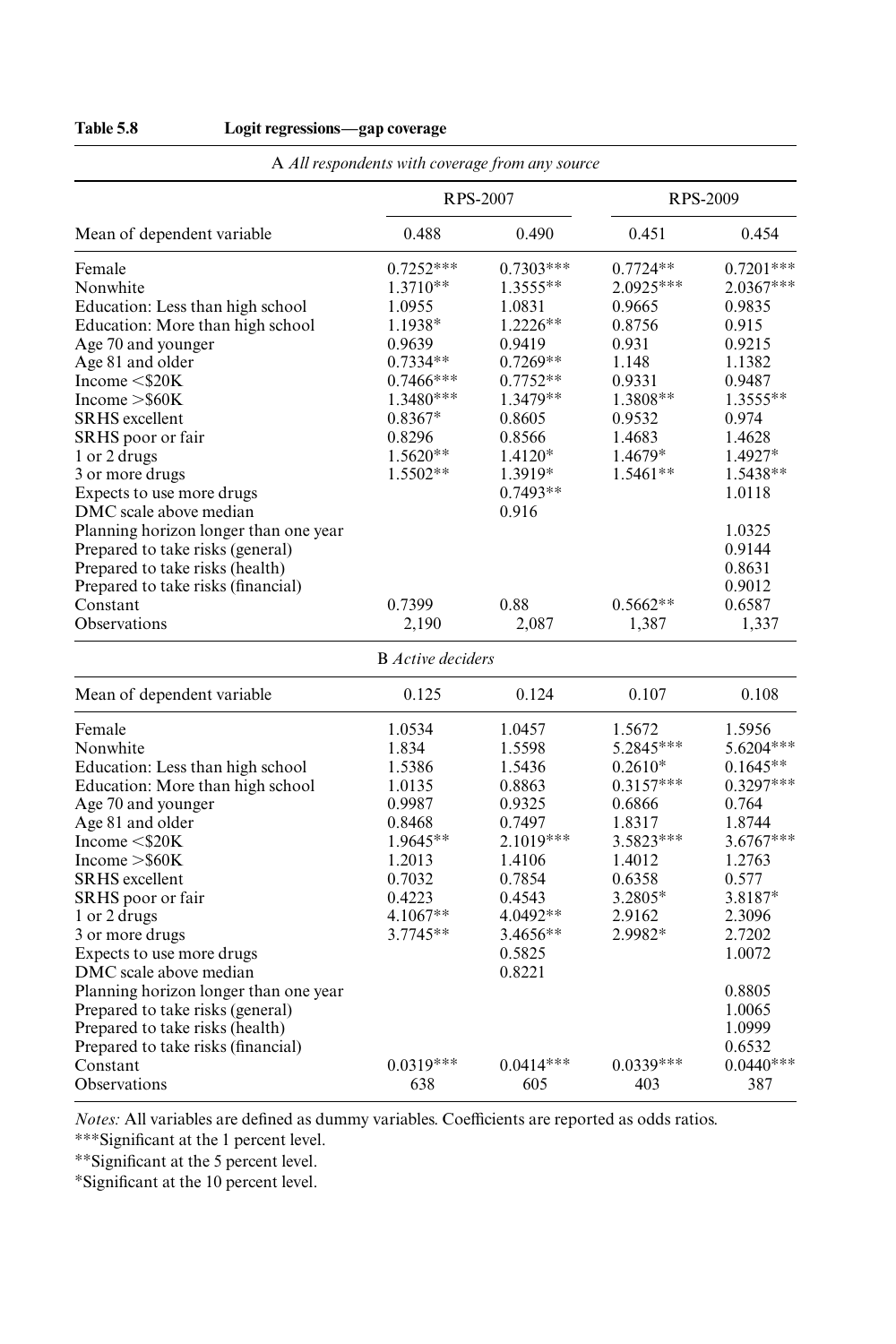whether and how consumers react to economic incentives in complex health insurance markets is an important part of the process of optimally designing social insurance programs such as Medicare Part D. This chapter can be interpreted as a first step in that direction.

Specifically, we asked whether eligible consumers without prescription drug coverage from other sources enrolled in Medicare Part D. Given the structure of the program, expected drug costs for the first year should be by far the most important determinant of those decisions. Our analysis confirmed this: enrollment seems to be driven strongly by the number of drugs used on a regular basis in 2005 (which should be a good predictor of 2006 drug use) and very little by other variables. This result is important since the introduction of Medicare Part D allows us to observe individual risk before any insurance decision: moral hazard cannot have affected drug use of those without coverage prior to the introduction of Medicare Part D. Our data therefore confirm (adverse) selection into this insurance program. In earlier research, we found a similar result when we used an imputed measure of drug costs rather than the number of drugs (Heiss, McFadden, and Winter 2010). This chapter adds to our earlier work by using data from the RPS waves 2007 and 2009, which also contained measures of decision- making competence, planning horizon, and risk attitudes. When we added those measures to our reduced- form regressions, they had little additional predictive power, however.

The overall conclusion from the empirical analysis presented in this chapter is that consumers respond to the *immediate* incentives that are induced by their current health status and drug expenditures combined with the salient, widely publicized features of the Medicare Part D program. To the extent that our measures approximate subjective factors well, they seem to have little effect. This result is, however, subject to further scrutiny.

We end by mentioning directions for future research on Medicare Part D and on consumer- directed health care, and on insurance markets more generally. One issue that deserves more attention is whether consumers' decisions are rational. We did not consider this issue in this chapter but refer to our earlier results (Heiss, McFadden, and Winter 2010) and ongoing research (Heiss, McFadden, and Winter 2009). The latter paper takes into account the intertemporal aspects of the enrollment decision that arise because of the late enrollment penalty (and that may be exacerbated by psychological switching costs). In that paper, we model enrollment and plan choice in stylized environment as a discrete dynamic decision process and confront the predictions from our behavioral model with data on individual enrollment and plan choice from the first three years of Medicare Part D. We view that more structural approach as complementary to the reduced- form analysis presented in this chapter.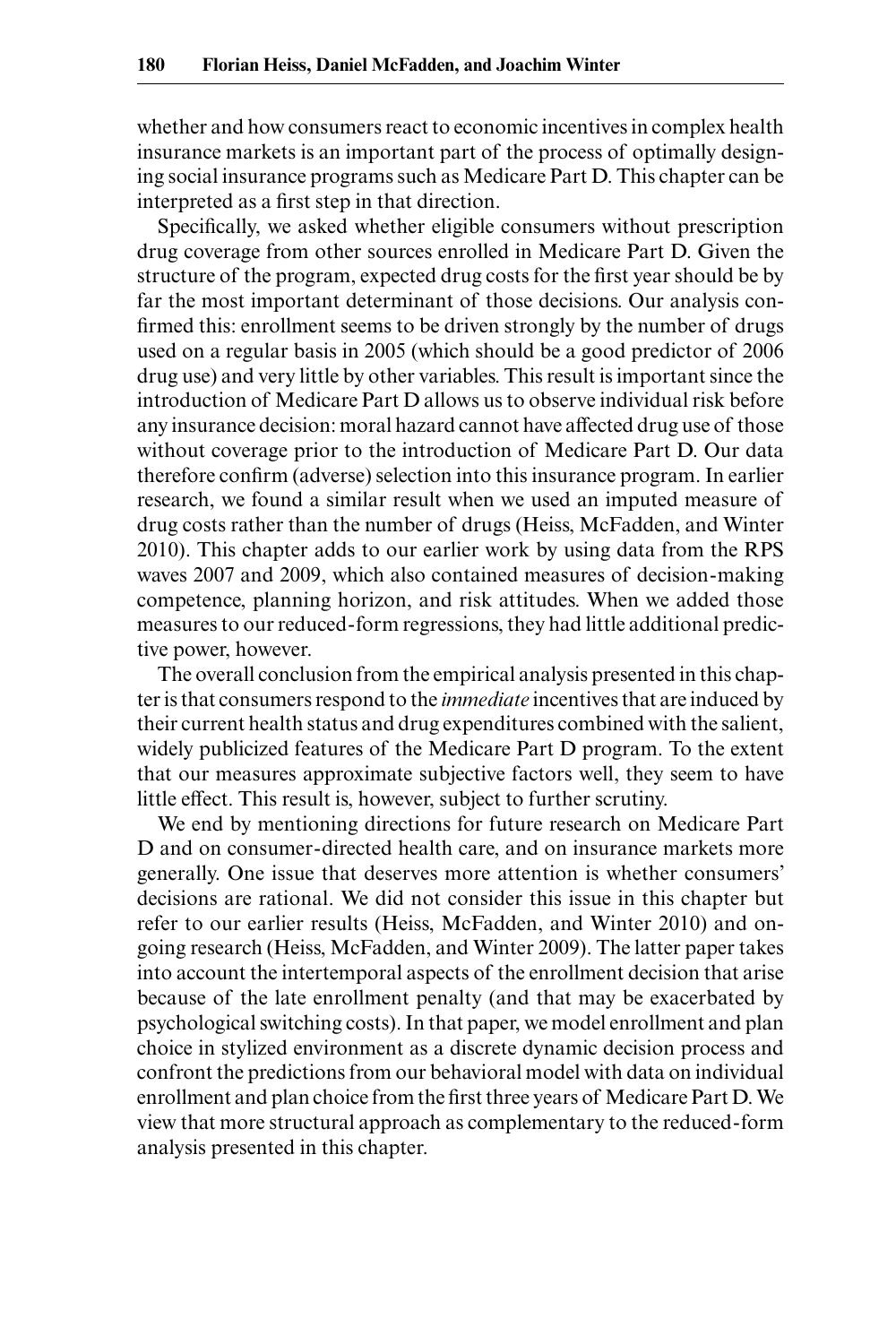# **References**

- Abaluck, J. T., and J. Gruber. 2009. Choice inconsistencies among the elderly: Evidence from plan choice in the Medicare Part D program. NBER Working Paper no. 14759. Cambridge, MA: National Bureau of Economic Research, February.
- Bach, P. B., and M. B. McClellan. 2005. A prescription of a modern Medicare program. *New England Journal of Medicine* 353: 2733–35.
- -. 2006. The first months of the prescription-drug benefit: A CMS update. *New England Journal of Medicine* 354:2312–14.
- Bruine de Bruin, W., A. M. Parker, and B. Fischhoff. 2007. Individual differences in adult decision- making competence (A- DMC). *Journal of Personality and Social Psychology* 92:938–56.
- Buntin, M. B., C. Damberg, A. Haviland, K. Kapur, N. Lurie, R. McDevitt, and M. S. Marquis. 2006. Consumer- directed health care: Early evidence about effects on cost and quality. *Health Affairs* 25:w516–30.
- Dohmen, T., A. Falk, D. Huffman, U. Sunde, J. Schupp, and G. Wagner. Individual risk attitudes: Measurement, determinants, and behavioral consequences. *Journal of the European Economic Association* (forthcoming).
- Duggan, M., P. Healy, and F. S. Morton. 2008. Providing prescription drug coverage to the elderly: America's experiment with Medicare Part D. *Journal of Economic Perspectives* 22 (4): 69–92.
- Goldman, D. P., and G. F. Joyce. 2008. Medicare Part D: A successful start with room for improvement. *Journal of the American Medical Association* 299 (16): 1954–55.
- Goodman, J. 2006. Consumer directed health care. Policy Brief 2006-PB-20, Networks Financial Institute, Indiana State University.
- Gruber, J. 2008. Covering the uninsured in the U.S. NBER Working Paper no. 13758. Cambridge, MA: National Bureau of Economic Research, January.
- Heiss, F., D. McFadden, and J. Winter. 2006. Who failed to enroll in Medicare Part D, and why? Early results. *Health Affairs* 25:w344–54.
	- -. 2009. Regulation of health insurance markets: Lessons from enrollment, plan choice, and adverse selection in Medicare Part D. NBER Working Paper no.
	- 15392. Cambridge, MA: National Bureau of Economic Research, October.
	- ———. 2010. Mind the gap! Consumer perceptions and choices of Medicare Part D prescription drug plans. In *Research findings in the economics of aging*, ed. D. A. Wise, 413–81. Chicago: University of Chicago Press.
- Kling, J. R., S. Mullainathan, E. Shafir, L. Vermeulen, and M. V. Wrobel. 2008. Misperceptions in choosing Medicare drug plans. Unpublished Manuscript.
- Levy, H., and D. Weir. 2008. The impact of Medicare Part D on drug utilization and out-of-pocket spending: Evidence from the Health and Retirement Study. Unpublished Manuscript.
- ———. 2010. Take- up of Medicare Part D: Results from the Health and Retirement Study. *Journal of Gerontology: Social Sciences* 65B (4): 492–501.
- Lichtenberg, F. R., and S. X. Sun. 2007. The impact of Medicare Part D on prescription drug use by the elderly. *Health Affairs* 26 (6): 1735–44.
- Lucarelli, C., J. Prince, and K. I. Simon. 2008. Measuring welfare and the effects of regulation in a government- created market: The case of Medicare Part D plans. NBER Working Paper no. 14296. Cambridge, MA: National Bureau of Economic Research, September.
- McFadden, D., F. Heiss, B. Jun, and J. Winter. 2006. On testing for independence in weighted contingency tables. *Medium for Econometric Applications* 14 (2):  $11 - 18$ .